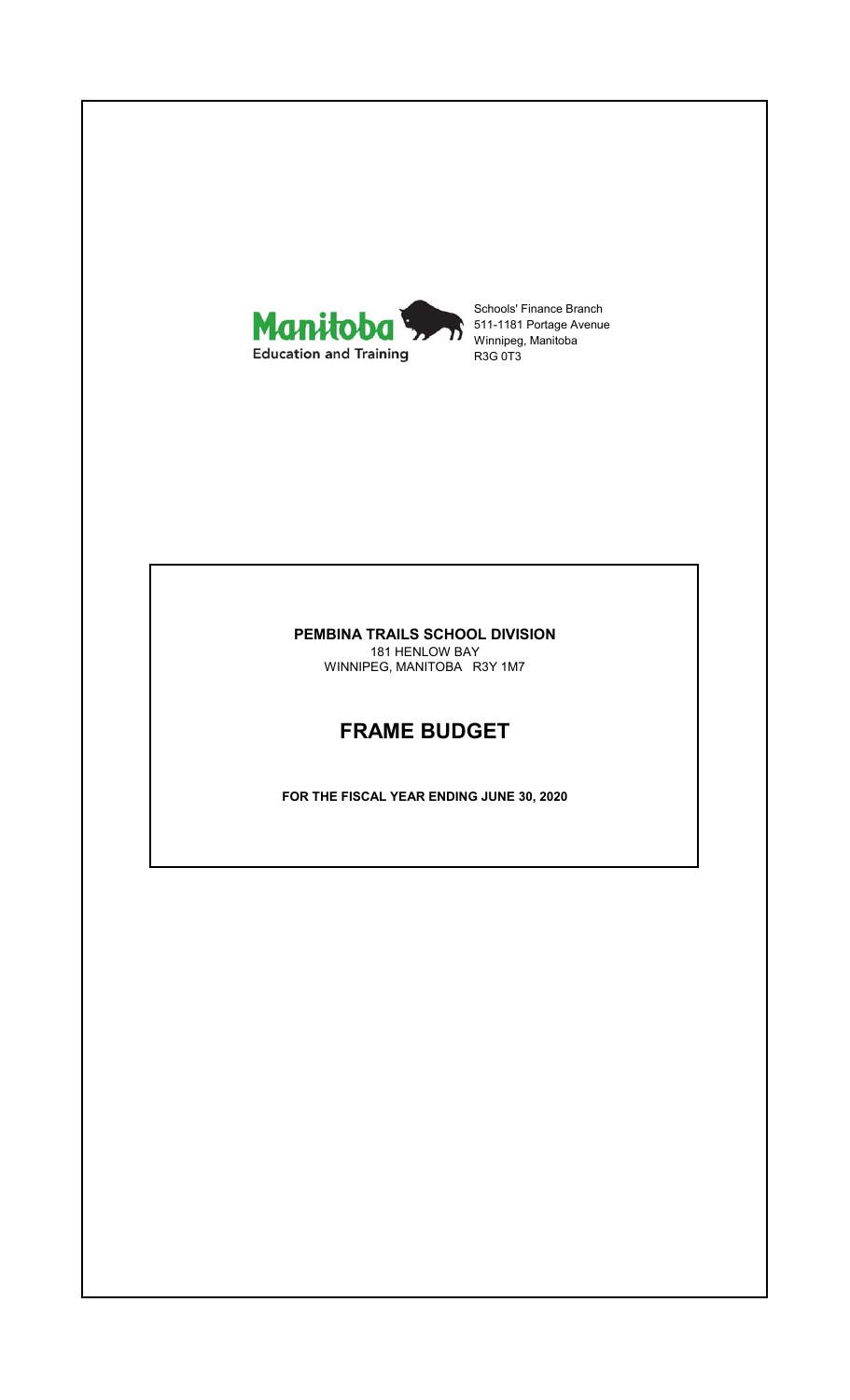# **TABLE OF CONTENTS 2019/20 FRAME BUDGET**

|                                                          | <b>PAGE</b>    |
|----------------------------------------------------------|----------------|
| EXPENDITURE DEFINITIONS                                  |                |
| <b>OPERATING FUND</b>                                    |                |
| SCHEDULE OF REVENUE AND EXPENSES                         | 1              |
| REVENUE DETAIL: PROVINCE OF MANITOBA                     | $2 - 3$        |
| REVENUE DETAIL: NON-PROVINCIAL GOVERNMENT SOURCES        | 4              |
| EXPENSES BY FUNCTION AND BY OBJECT                       | 5              |
| <b>EXPENSE DETAIL</b>                                    |                |
| - Function 100: Regular Instruction                      | 6              |
| - Function 200: Student Support Services                 | $\overline{7}$ |
| - Function 300: Adult Learning Centres                   | 8              |
| - Function 400: Community Education and Services         | 9              |
| - Function 500: Divisional Administration                | 10             |
| - Function 600: Instructional and Other Support Services | 11             |
| - Function 700: Transportation of Pupils                 | 12             |
| - Function 800: Operations and Maintenance               | 13             |
| DETAIL OF TRANSFERS TO (FROM) CAPITAL FUND               | 14             |
| STUDENT ENROLMENTS (FRAME) AND TRANSPORTATION STATISTICS | 15             |
| FULL TIME EQUIVALENT PERSONNEL                           | 16             |
| CACULATION OF ADMINISTRATION COSTS                       | 17             |
| CALCULATION OF ALLOWABLE AND UNSUPPORTED EXPENSES        | $18 - 20$      |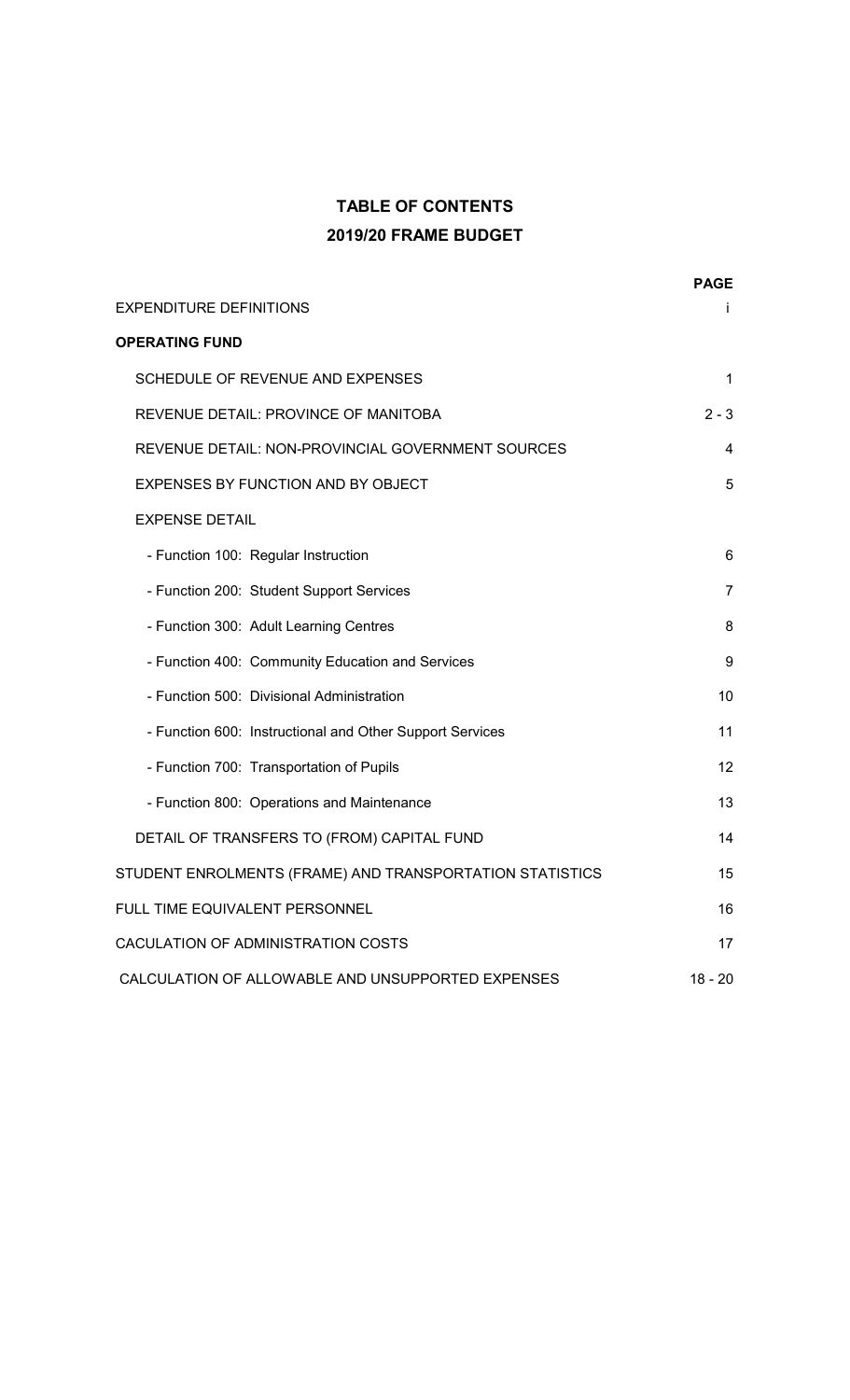#### **EXPENSE DEFINITIONS**

**Operating Fund** - consists of the nine functions defined below:

**Function 100** - Regular Instruction - Consists of costs related directly to the K - 12 classroom, e.g. teachers, educational assistants, textbooks (incl. e-books), related supplies, services, and equipment such as desks, chairs, tables, audio visual equipment and computers. Includes costs related to Gifted students, International Baccalaureate, Advanced Placement, university offered and correspondence courses, and enrichment activities that are generalized in nature. Also includes school based administration costs including principals, viceprincipals, and support staff. Summer school costs are recorded here.

**Function 200** - Student Support Services - Consists of costs specifically related to students who have exceptional learning needs, as well as counselling and guidance and resource costs for all students. Students with exceptional learning needs are students who have physical, cognitive, sensory or emotional/behavioural disabilities. Costs include special education and resource teachers, special needs educational assistants, counsellors, clinicians, and related and appropriate services (e.g. occupational therapists), supplies, textbooks, materials, equipment and software. Special education co-ordinators or student services administrators and clerical staff are also included.

**Function 300** - Adult Learning Centres - Consists of costs related to Adult Learning Centres (ALC) owned and operated by school divisions. ALC's offer adult centred programs in which adult education principles and practices are applied to curriculum and program delivery. Does not include costs associated with adults in the regular classroom. Also, does not include costs associated with ALC's that are governed by their own board of directors.

**Function 400** - Community Education and Services - Consists of costs related to providing services (such as community use of facilities and gym rentals) and non-credit courses to community groups and individuals. Includes pre-kindergarten education.

**Function 500** - Divisional Administration - Consists of costs related to the administration of the school division including the board of trustees and the superintendent's and secretary-treasurer's departments.

**Function 600** - Instructional and Other Support Services - Consists of costs related to support services for students, teaching staff, and the educational process, such as libraries/media centres, professional development ,and curriculum consulting and development.

**Function 700** - Transportation of Pupils - Consists of all costs, including supervisory and clerical personnel, related to the transportation of pupils. Does not include the purchase of school buses over \$20,000 per unit as they are recorded in the capital fund.

**Function 800** - Operations and Maintenance - Consists of all costs, including supervisory and clerical personnel, related to the upkeep, maintenance and minor repair of all school division buildings and grounds. Includes utilities, taxes, insurance and supplies. Does not include capital costs.

**Function 900** - Fiscal - Consists of short-term loan interest, bank charges and the Health and Education Levy.

Note: Capital costs are not included in Operating Fund functions.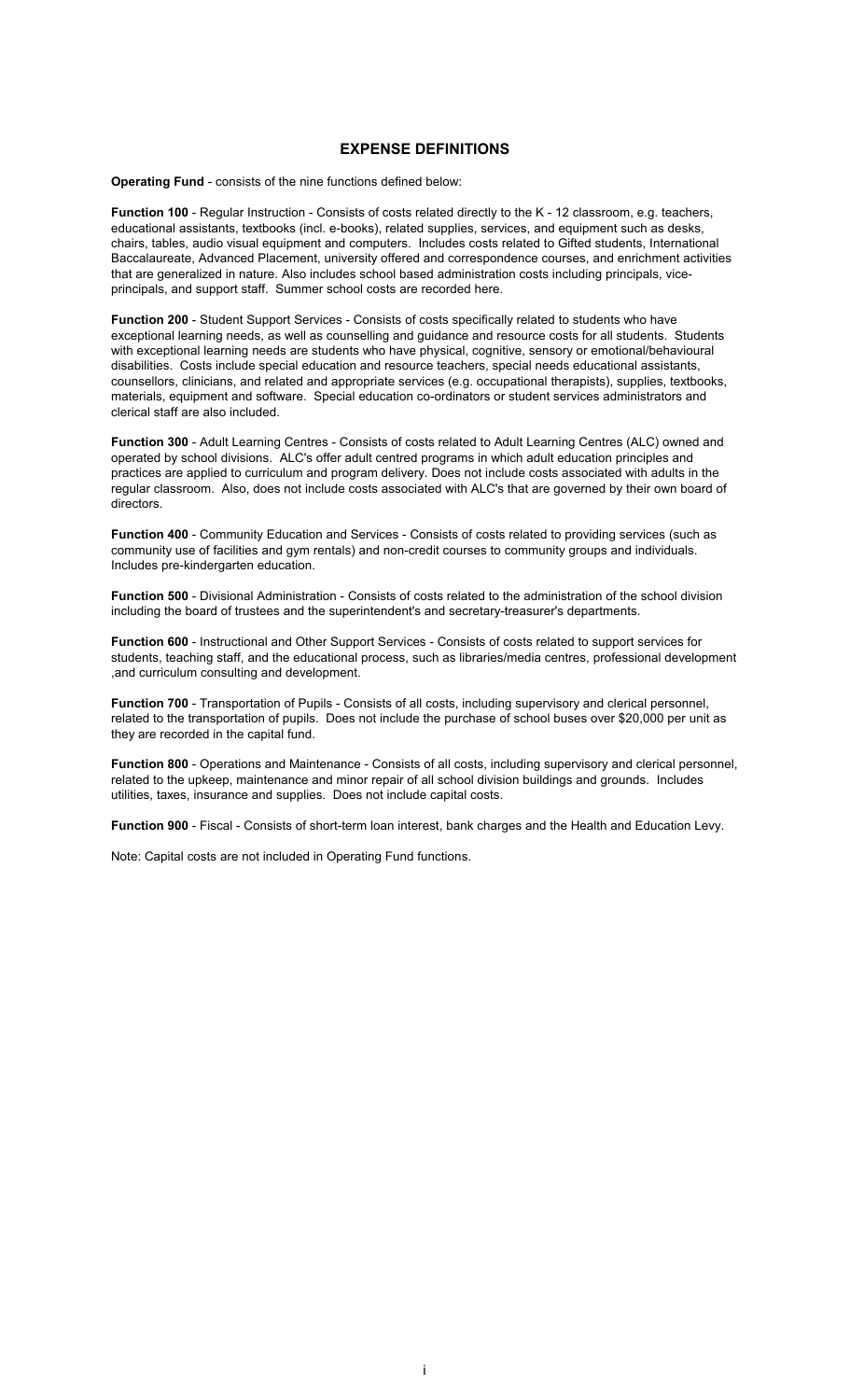# **OPERATING FUND SCHEDULE OF REVENUE AND EXPENSES**

Budget for the Year Ending June 30, 2020

## **Revenue**

| <b>Provincial Government</b>                    | 88,392,281   |
|-------------------------------------------------|--------------|
| <b>Federal Government</b>                       |              |
| Municipal Government - Property Tax             | 85,891,155   |
| - Other                                         |              |
| <b>Other School Divisions</b>                   | 525,000      |
| <b>First Nations</b>                            |              |
| Private Organizations and Individuals           | 3,470,000    |
| <b>Other Sources</b>                            | 252,000      |
|                                                 | 178,530,436  |
| <b>Expenses</b>                                 |              |
| Regular Instruction                             | 102,932,142  |
| <b>Student Support Services</b>                 | 32, 137, 428 |
| <b>Adult Learning Centres</b>                   |              |
| <b>Community Education and Services</b>         | 670,268      |
| <b>Divisional Administration</b>                | 5,840,190    |
| Instructional and Other Support Services        | 7,257,472    |
| <b>Transportation of Pupils</b>                 | 3,656,473    |
| <b>Operations and Maintenance</b>               | 21,733,963   |
| Fiscal                                          | 3,100,000    |
|                                                 | 177,327,936  |
| <b>Current Year Operating Surplus (Deficit)</b> | 1,202,500    |
| Net Transfers from (to) Capital Fund            | (1,202,500)  |
| Net Current Year Surplus (Deficit)              | 0            |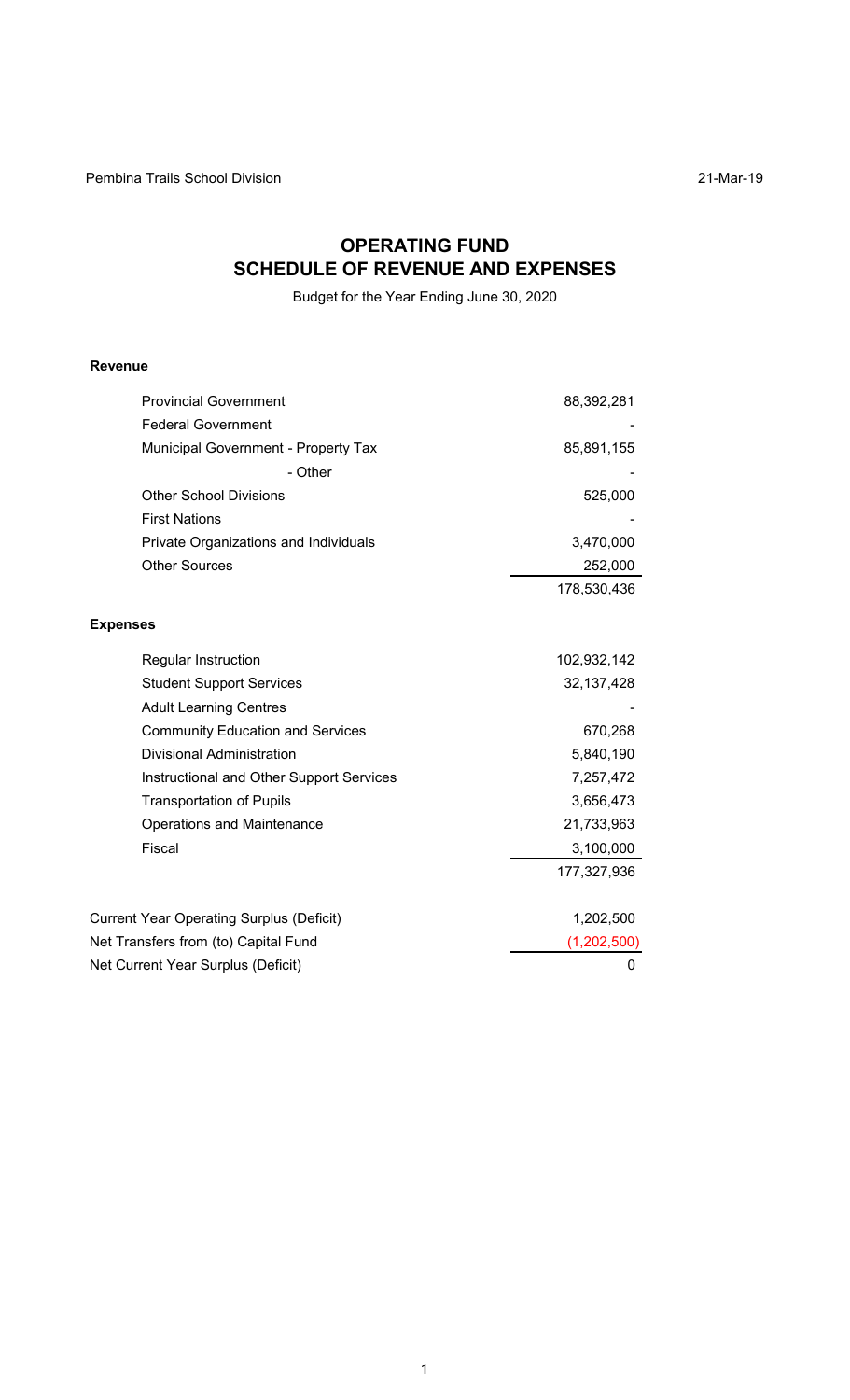## **OPERATING FUND - REVENUE DETAIL PROVINCE OF MANITOBA**

Budget for the Year Ending June 30, 2020

| <b>Funding of Schools Program</b>                  |            |            |
|----------------------------------------------------|------------|------------|
| <b>Base Support</b>                                |            |            |
| Instructional                                      | 26,325,132 |            |
| Additional Instructional Support for Small Schools | 37,321     |            |
| Sparsity                                           |            |            |
| <b>Curricular Materials</b>                        | 819,672    |            |
| Information Technology                             | 846,994    |            |
| <b>Library Services</b>                            | 1,256,830  |            |
| <b>Student Services</b>                            | 4,430,871  |            |
| <b>Counselling and Guidance</b>                    | 1,133,880  |            |
| <b>Professional Development</b>                    | 532,787    |            |
| <b>Physical Education</b>                          | 301,750    |            |
| Occupancy                                          | 5,129,145  | 40,814,382 |
| <b>Categorical Support</b>                         |            |            |
| Transportation                                     | 1,124,697  |            |
| Board and Room                                     |            |            |
| Special Needs: Coordinator/Clinician               | 1,024,590  |            |
| Special Needs: Level 2                             | 2,798,700  |            |
| Special Needs: Level 3                             | 3,351,218  |            |
| Senior Years Technology Education                  | 268,620    |            |
| English as an Additional Language                  | 2,282,000  |            |
| Indigenous Academic Achievement (included BSSIP)   | 333,000    |            |
| Indigenous and International Languages             | 2,226      |            |
| French Language Education                          | 758,307    |            |
| <b>Small Schools</b>                               |            |            |
| <b>Enrolment Change</b>                            | 685,128    |            |
| Northern Allowance                                 |            |            |
| Early Childhood Development Initiative             | 189,868    |            |
| <b>Literacy and Numeracy</b>                       | 1,095,896  |            |
| <b>Education for Sustainable Development</b>       | 23,800     | 13,938,050 |
| Equalization                                       |            | 3,798,038  |
| <b>Additional Equalization</b>                     |            |            |
| Formula Guarantee                                  |            |            |
| <b>Other Program Support</b>                       |            |            |
| School Buildings Support: "D" Projects             | 339,720    |            |
| <b>Technology Education Equipment Replacement</b>  | 83,900     |            |
| <b>Skills Strategy Equipment Enhancement</b>       |            |            |
| <b>Other Minor Capital Support</b>                 |            |            |
| Prior Year Support                                 |            |            |
| <b>Curricular Materials</b>                        |            |            |
| School Buildings Support: "D" Projects             |            |            |
| <b>Technology Education Equipment</b>              |            | 423,620    |
|                                                    |            |            |

58,974,090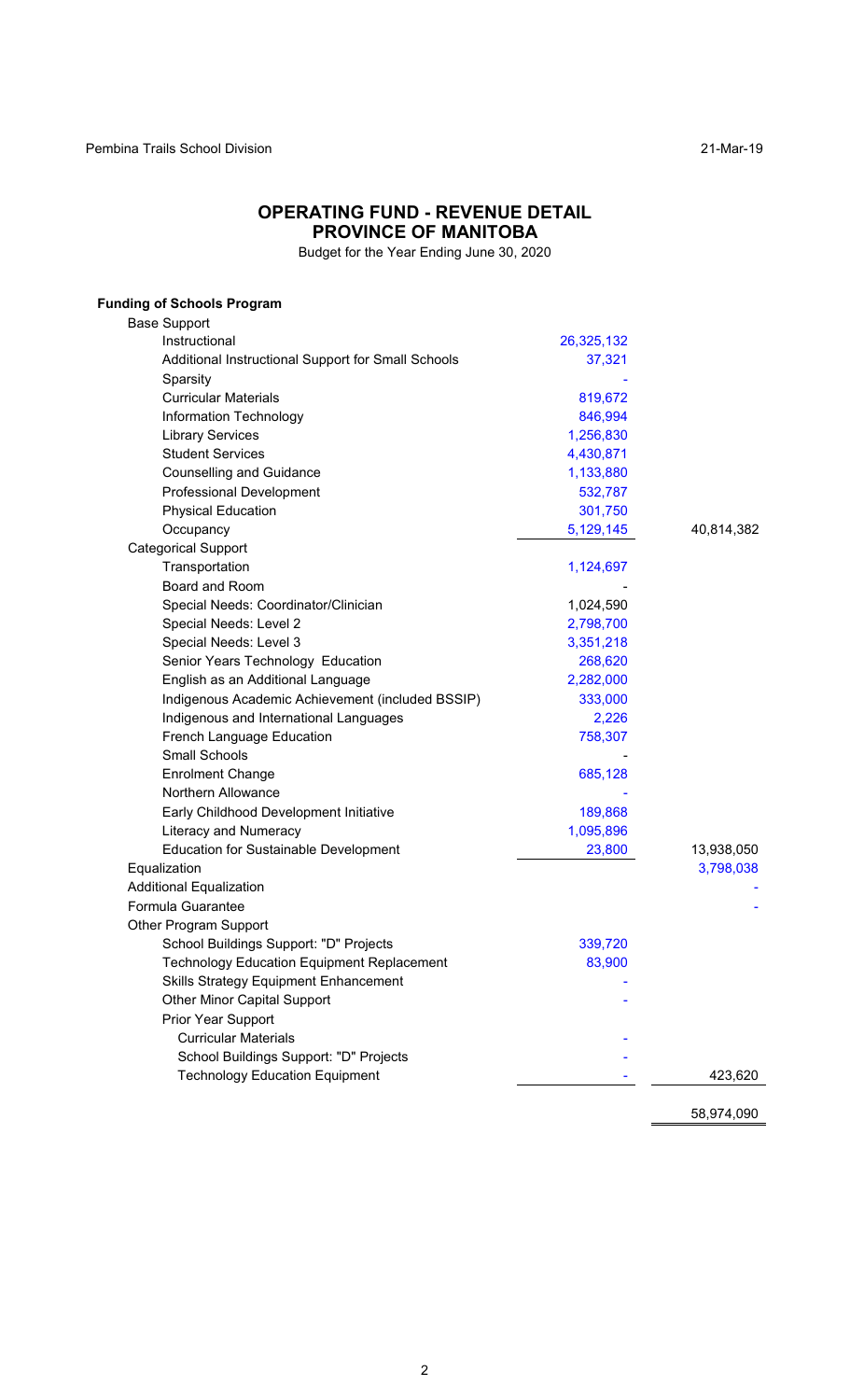| Non-Resident<br><b>Shared Services</b><br><b>Special Needs</b><br>Institutional Programs<br><b>Nursing Supports (URIS)</b><br><b>Substitute Fees</b><br><b>General Support Grant</b><br>2,804,082<br><b>Education Property Tax Credit</b><br>21,910,507<br>Tax Incentive Grant<br>3,204,342<br>Early Years Enhancement Grant<br>1,030,619<br><b>Community Schools</b><br><b>Healthy Schools Initiative</b><br>Learning to Age 18 Coordinator<br><b>Adult Learning Centres</b><br>Other:<br><b>Career Development Initiative</b><br>113,271<br>Ignite3 Summer Enrichment Program<br>100,000<br>Other Provincial Government Departments (Not including GBE's)<br><b>Employment Programs</b><br>Other: |        |            |
|-----------------------------------------------------------------------------------------------------------------------------------------------------------------------------------------------------------------------------------------------------------------------------------------------------------------------------------------------------------------------------------------------------------------------------------------------------------------------------------------------------------------------------------------------------------------------------------------------------------------------------------------------------------------------------------------------------|--------|------------|
|                                                                                                                                                                                                                                                                                                                                                                                                                                                                                                                                                                                                                                                                                                     |        |            |
|                                                                                                                                                                                                                                                                                                                                                                                                                                                                                                                                                                                                                                                                                                     |        |            |
|                                                                                                                                                                                                                                                                                                                                                                                                                                                                                                                                                                                                                                                                                                     |        |            |
|                                                                                                                                                                                                                                                                                                                                                                                                                                                                                                                                                                                                                                                                                                     | 80,000 |            |
|                                                                                                                                                                                                                                                                                                                                                                                                                                                                                                                                                                                                                                                                                                     | 30,000 |            |
|                                                                                                                                                                                                                                                                                                                                                                                                                                                                                                                                                                                                                                                                                                     |        |            |
|                                                                                                                                                                                                                                                                                                                                                                                                                                                                                                                                                                                                                                                                                                     |        |            |
|                                                                                                                                                                                                                                                                                                                                                                                                                                                                                                                                                                                                                                                                                                     |        |            |
|                                                                                                                                                                                                                                                                                                                                                                                                                                                                                                                                                                                                                                                                                                     |        |            |
|                                                                                                                                                                                                                                                                                                                                                                                                                                                                                                                                                                                                                                                                                                     |        |            |
|                                                                                                                                                                                                                                                                                                                                                                                                                                                                                                                                                                                                                                                                                                     | 77,000 |            |
|                                                                                                                                                                                                                                                                                                                                                                                                                                                                                                                                                                                                                                                                                                     | 68,370 |            |
|                                                                                                                                                                                                                                                                                                                                                                                                                                                                                                                                                                                                                                                                                                     |        |            |
|                                                                                                                                                                                                                                                                                                                                                                                                                                                                                                                                                                                                                                                                                                     |        |            |
|                                                                                                                                                                                                                                                                                                                                                                                                                                                                                                                                                                                                                                                                                                     |        |            |
|                                                                                                                                                                                                                                                                                                                                                                                                                                                                                                                                                                                                                                                                                                     |        |            |
|                                                                                                                                                                                                                                                                                                                                                                                                                                                                                                                                                                                                                                                                                                     |        |            |
|                                                                                                                                                                                                                                                                                                                                                                                                                                                                                                                                                                                                                                                                                                     |        |            |
|                                                                                                                                                                                                                                                                                                                                                                                                                                                                                                                                                                                                                                                                                                     |        |            |
|                                                                                                                                                                                                                                                                                                                                                                                                                                                                                                                                                                                                                                                                                                     |        |            |
|                                                                                                                                                                                                                                                                                                                                                                                                                                                                                                                                                                                                                                                                                                     |        |            |
|                                                                                                                                                                                                                                                                                                                                                                                                                                                                                                                                                                                                                                                                                                     |        |            |
|                                                                                                                                                                                                                                                                                                                                                                                                                                                                                                                                                                                                                                                                                                     |        |            |
|                                                                                                                                                                                                                                                                                                                                                                                                                                                                                                                                                                                                                                                                                                     |        |            |
|                                                                                                                                                                                                                                                                                                                                                                                                                                                                                                                                                                                                                                                                                                     |        |            |
|                                                                                                                                                                                                                                                                                                                                                                                                                                                                                                                                                                                                                                                                                                     |        |            |
|                                                                                                                                                                                                                                                                                                                                                                                                                                                                                                                                                                                                                                                                                                     |        | 29,418,191 |
|                                                                                                                                                                                                                                                                                                                                                                                                                                                                                                                                                                                                                                                                                                     |        |            |
|                                                                                                                                                                                                                                                                                                                                                                                                                                                                                                                                                                                                                                                                                                     |        |            |
|                                                                                                                                                                                                                                                                                                                                                                                                                                                                                                                                                                                                                                                                                                     |        |            |
|                                                                                                                                                                                                                                                                                                                                                                                                                                                                                                                                                                                                                                                                                                     |        |            |
|                                                                                                                                                                                                                                                                                                                                                                                                                                                                                                                                                                                                                                                                                                     |        |            |
|                                                                                                                                                                                                                                                                                                                                                                                                                                                                                                                                                                                                                                                                                                     |        |            |
|                                                                                                                                                                                                                                                                                                                                                                                                                                                                                                                                                                                                                                                                                                     |        |            |
|                                                                                                                                                                                                                                                                                                                                                                                                                                                                                                                                                                                                                                                                                                     |        |            |
|                                                                                                                                                                                                                                                                                                                                                                                                                                                                                                                                                                                                                                                                                                     |        |            |
|                                                                                                                                                                                                                                                                                                                                                                                                                                                                                                                                                                                                                                                                                                     |        |            |
|                                                                                                                                                                                                                                                                                                                                                                                                                                                                                                                                                                                                                                                                                                     |        |            |
|                                                                                                                                                                                                                                                                                                                                                                                                                                                                                                                                                                                                                                                                                                     |        |            |
|                                                                                                                                                                                                                                                                                                                                                                                                                                                                                                                                                                                                                                                                                                     |        |            |

**OPERATING FUND - REVENUE DETAIL PROVINCE OF MANITOBA (CONT'D)**

**TOTAL PROVINCIAL GOVERNMENT REVENUE 88,392,281**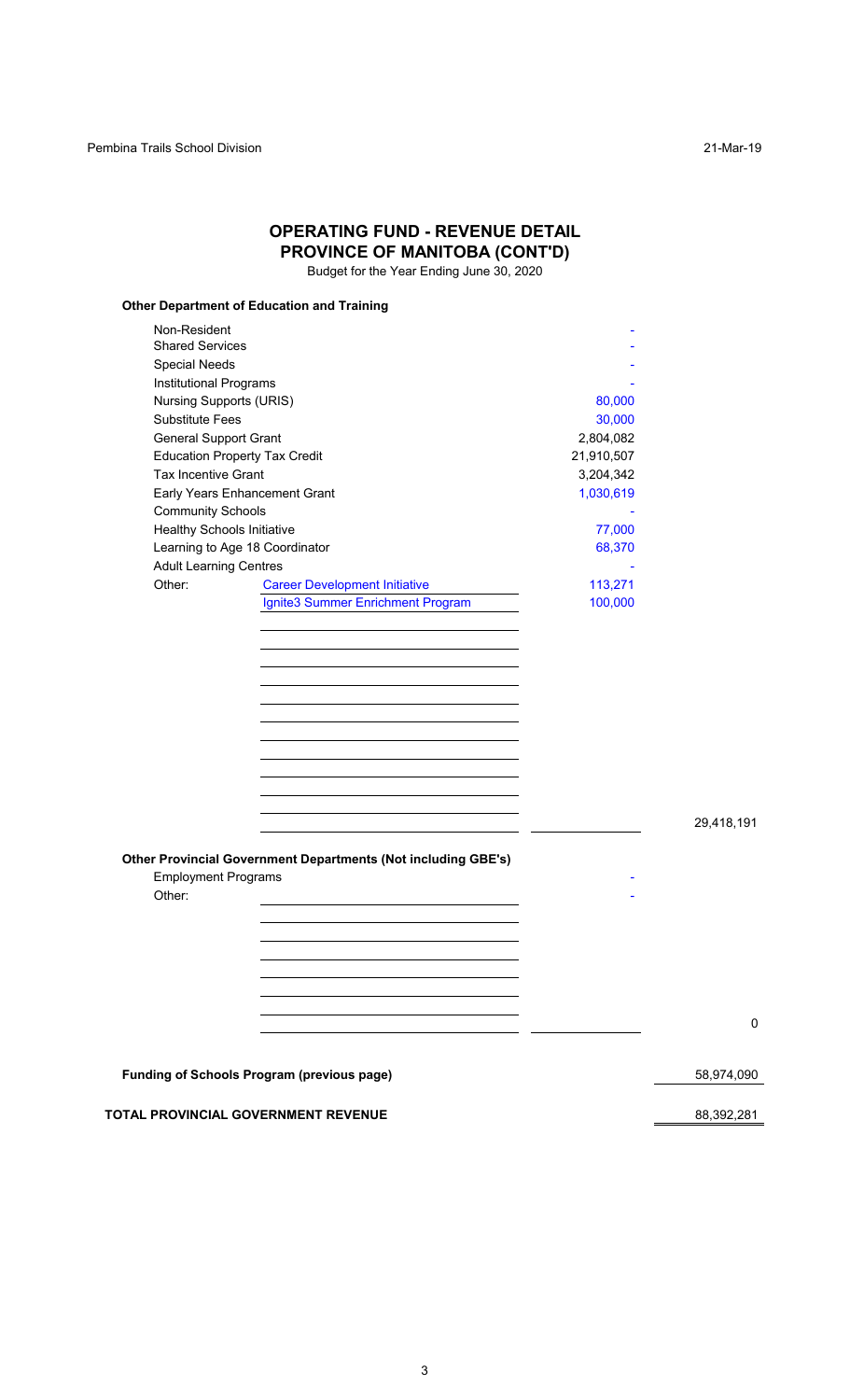Pembina Trails School Division 21-Mar-19

# **OPERATING FUND - REVENUE DETAIL NON-PROVINCIAL GOVERNMENT SOURCES**

| <b>Federal Government</b>                 |                                                                            |            |            |
|-------------------------------------------|----------------------------------------------------------------------------|------------|------------|
| <b>Tuition Fees</b>                       |                                                                            |            |            |
| <b>Transportation of Pupils</b>           |                                                                            |            |            |
| French Language Monitor                   |                                                                            |            |            |
|                                           | English as an Additional Language (Adults)                                 |            |            |
| Other:                                    | <u> 1989 - Andrea Station Barbara, amerikan personal (h. 1989)</u>         |            |            |
|                                           |                                                                            |            |            |
|                                           |                                                                            |            | 0          |
| <b>Municipal Government</b>               |                                                                            |            |            |
| <b>Special Requirement</b>                | 111,006,004                                                                |            |            |
|                                           | Less: Education Property Tax Credit<br>(21, 910, 507)                      |            |            |
| Less: Tax Incentive Grant                 | (3,204,342)                                                                | 85,891,155 |            |
| Other:                                    | <u> 1980 - Andrea Andrew Maria (b. 1980)</u>                               |            | 85,891,155 |
| <b>Other School Divisions</b>             |                                                                            |            |            |
| <b>Tuition Fees</b>                       |                                                                            |            |            |
| <b>Transfer Fees</b>                      |                                                                            | 525,000    |            |
| <b>Residual Fees</b>                      |                                                                            |            |            |
| <b>Transportation of Pupils</b>           |                                                                            |            |            |
| Other:                                    | <u> 1989 - Johann Stein, mars an deus Amerikaansk kommunister (* 1958)</u> |            |            |
|                                           |                                                                            |            |            |
|                                           |                                                                            |            | 525,000    |
| <b>First Nations</b>                      |                                                                            |            |            |
| <b>Tuition Fees</b>                       |                                                                            |            |            |
| <b>Transportation of Pupils</b><br>Other: |                                                                            |            |            |
|                                           |                                                                            |            |            |
|                                           | Private Organizations and Individuals (Includes GBE's)                     |            | $\Omega$   |
| <b>Regular Tuition</b>                    |                                                                            |            |            |
| <b>International Tuition</b>              |                                                                            | 2,560,000  |            |
| <b>Continuing Education</b>               |                                                                            |            |            |
| Other Tuition:                            |                                                                            |            |            |
| <b>Food Service</b>                       |                                                                            |            |            |
|                                           | Government Business Enterprises (GBE's)                                    |            |            |
| Other:                                    |                                                                            |            |            |
|                                           | <b>Parking Fees</b>                                                        | 230,000    |            |
|                                           | <b>Student Transportation Fees</b><br><b>Building Rentals</b>              | 100,000    |            |
|                                           |                                                                            | 450,000    |            |
|                                           | <b>Field Trips</b>                                                         | 130,000    | 3,470,000  |
| <b>Other Sources</b>                      |                                                                            |            |            |
| Interest                                  |                                                                            | 200,000    |            |
| Donations                                 |                                                                            |            |            |
| Other:                                    | <b>Optical Fibre Leases</b>                                                | 32,500     |            |
|                                           | <b>Other</b>                                                               | 19,500     |            |
|                                           |                                                                            |            |            |
|                                           |                                                                            |            |            |
|                                           |                                                                            |            |            |
|                                           |                                                                            |            |            |
|                                           |                                                                            |            |            |
|                                           |                                                                            |            | 252,000    |
|                                           | TOTAL NON-PROVINCIAL GOVERNMENT REVENUE                                    |            | 90,138,155 |
|                                           |                                                                            |            |            |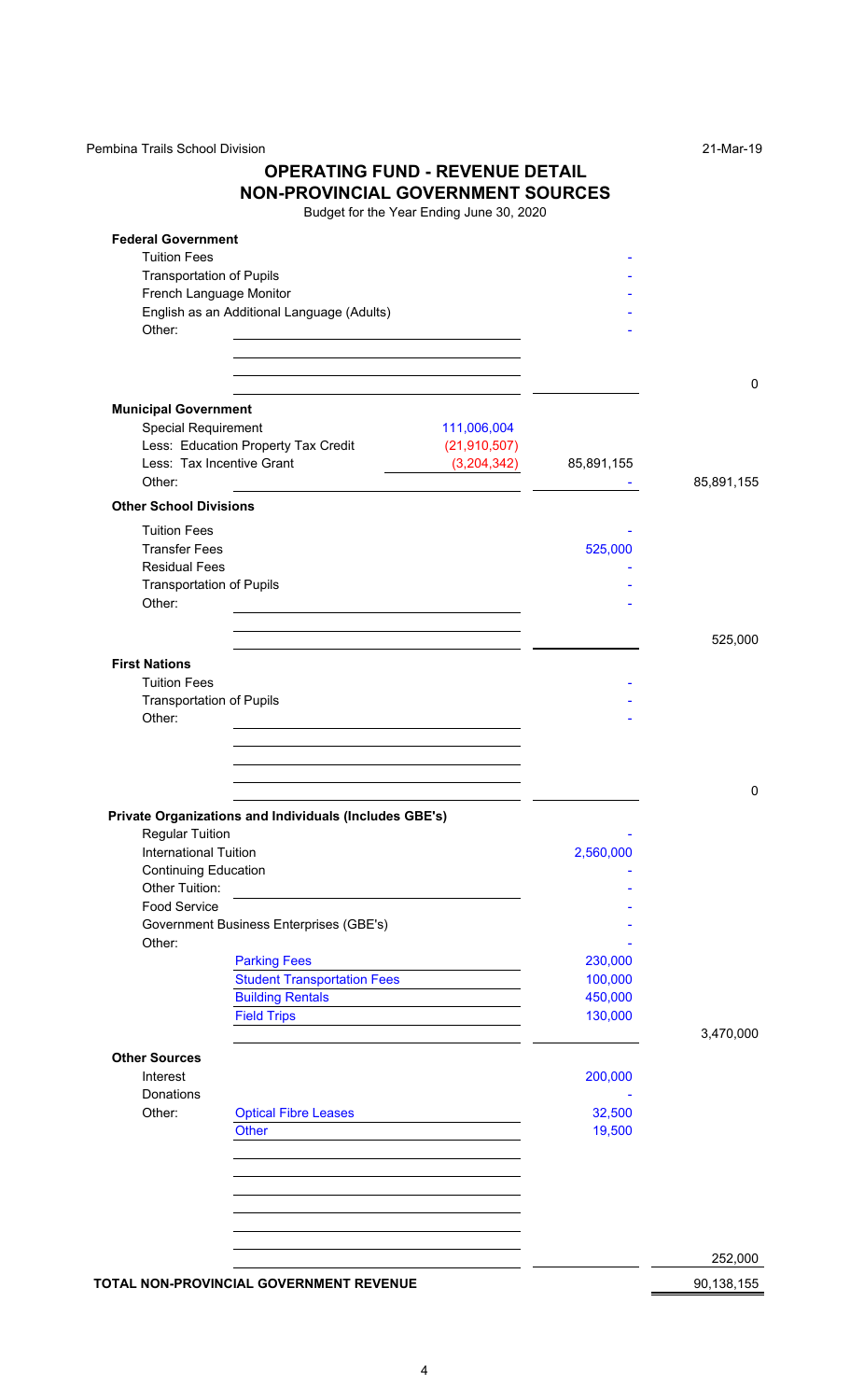21-Mar-19

## **OPERATING FUND - EXPENSE BY FUNCTION AND BY OBJECT**

| <b>FUNCTION</b>                              | 100         | 200        | 300      | 400       | 500            | 600           | 700            | 800         | 900                        |               |               |   |
|----------------------------------------------|-------------|------------|----------|-----------|----------------|---------------|----------------|-------------|----------------------------|---------------|---------------|---|
|                                              |             |            |          | Community |                | Instructional |                |             |                            |               |               |   |
|                                              |             | Student    | Adult    | Education |                | and Pupil     |                | Operations  |                            | 2020          | 2019          |   |
|                                              | Regular     | Support    | Learning | and       | Divisional     | Support       |                | and         |                            |               |               |   |
| <b>OBJECT</b>                                | Instruction | Services   | Centres  | Services  | Administration | Services      | Transportation | Maintenance | Fiscal                     | <b>TOTALS</b> | <b>TOTALS</b> |   |
| Salaries                                     | 87,100,104  | 27,780,564 |          | 481,995   | 3,585,180      | 5,559,021     | 1,027,970      | 8,024,961   |                            | 133,559,795   | 130,422,399   |   |
| Employees Benefits and<br>Allowances         | 4,731,538   | 2,992,964  |          | 46,073    | 435,410        | 439,951       | 164,203        | 1,287,052   |                            | 10,097,191    | 9,495,858     |   |
| Services                                     | 1,779,000   | 1,104,700  |          | 31,000    | 1,585,100      | 1,156,600     | 1,969,100      | 10,829,850  |                            | 18,455,350    | 17,376,650    | 5 |
| Supplies, Materials and<br>Minor Equipment   | 7,282,500   | 259,200    |          | 111,200   | 227,500        | 101,900       | 495,200        | 1,592,100   |                            | 10,069,600    | 9,632,255     |   |
| Short Term Loan Interest<br>and Bank Charges |             |            |          |           |                |               |                |             | 200,000                    | 200,000       | 120,000       |   |
| <b>Bad Debt Expense</b>                      |             |            |          |           |                |               |                |             |                            |               | $\Omega$      |   |
| Transfers                                    | 2,039,000   | 0          | 0        | 0         | 7,000          |               | $\mathsf{C}$   | $\Omega$    | (PAYROLL TAX)<br>2,900,000 | 4,946,000     | 4,814,500     |   |
| <b>TOTALS</b>                                | 102,932,142 | 32,137,428 | 0        | 670,268   | 5,840,190      | 7,257,472     | 3,656,473      | 21,733,963  | 3,100,000                  | 177,327,936   | 171,861,662   |   |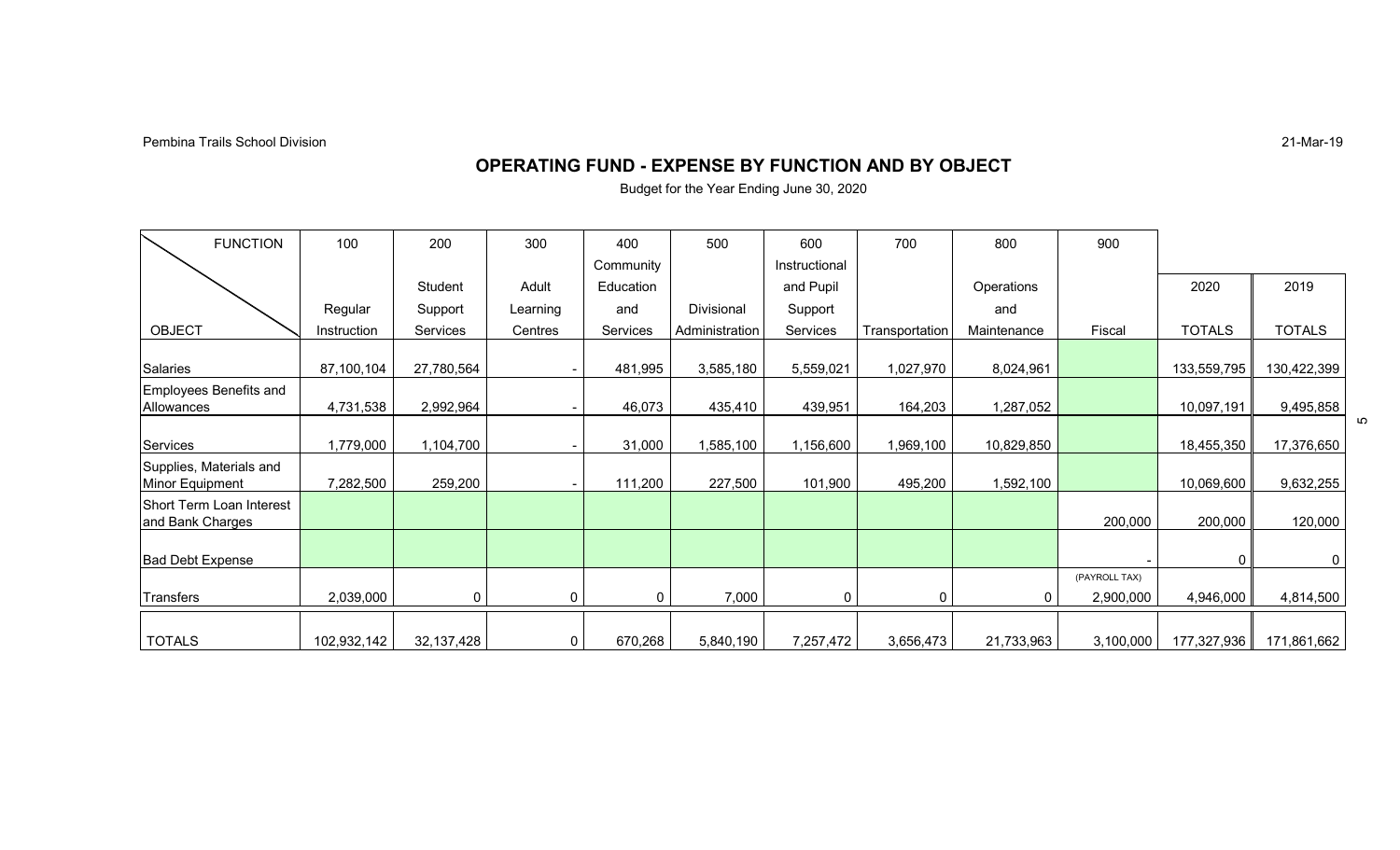# **OPERATING FUND - EXPENSE DETAIL: FUNCTION 100**

Budget for the Year Ending June 30, 2020

|                                                   | $\overline{10}$       | <b>SINGLE TRACK SCHOOLS *</b> |                 |                  | $\overline{80}$   | $\overline{90}$     |                    |
|---------------------------------------------------|-----------------------|-------------------------------|-----------------|------------------|-------------------|---------------------|--------------------|
| <b>REGULAR INSTRUCTION</b>                        |                       | $\overline{20}$               | 50              | 70               |                   | <b>SENIOR YEARS</b> |                    |
|                                                   |                       | <b>ENGLISH</b>                |                 | <b>FRENCH</b>    | <b>DUAL TRACK</b> | <b>TECHNOLOGY</b>   |                    |
| <b>OBJECT \ PROGRAM</b><br><b>CODE</b>            | <b>ADMINISTRATION</b> | LANGUAGE                      | <b>FRANÇAIS</b> | <b>IMMERSION</b> | SCHOOLS **        | <b>EDUCATION</b>    | <b>TOTALS</b>      |
| <b>3XX SALARIES</b>                               |                       |                               |                 |                  |                   |                     |                    |
| 320 Executive, Managerial and Supervisory         | 6,968,034             |                               |                 |                  |                   |                     | 6,968,034          |
| 330 Instructional - Teaching                      |                       | 45,697,260                    |                 | 6,888,875        | 21,809,573        |                     | 74,395,708         |
| 350 Instructional - Other                         |                       | 900,993                       |                 |                  | 302,220           |                     | 1,203,213          |
| 360 Technical, Specialized and Service            | 102,460               | 178,353                       |                 | 25,479           | 50,958            |                     | 357,250            |
| 370 Secretarial, Clerical and Other               | 3,167,964             |                               |                 |                  |                   |                     | 3,167,964          |
| 390 Information Technology                        | 1,007,935             |                               |                 |                  |                   |                     | 1,007,935          |
| <b>Total Salaries</b>                             | 11,246,393            | 46,776,606                    | $\mathbf{0}$    | 6,914,354        | 22, 162, 751      | $\mathbf 0$         | 87,100,104         |
| 4XX EMPLOYEES BENEFITS AND ALLOWANCES             | 937,510               | 2,367,105                     |                 | 333,245          | 1,093,678         |                     | 4,731,538          |
| 5-6XX SERVICES                                    |                       |                               |                 |                  |                   |                     |                    |
| 510 Professional, Technical and Specialized       | 54,800                | 66,000                        |                 | 10,000           | 36,200            |                     | 167,000            |
| 520 Communications                                | 115,500               | 34,000                        |                 | 5,000            | 19,000            |                     | 173,500            |
| 540 Travel and Meetings                           | 30,000                | 86,000                        |                 | 13,000           | 46,500            |                     | 175,500            |
| 560 Tuition                                       |                       |                               |                 |                  |                   |                     | $\overline{0}$     |
| 570 Printing and Binding                          |                       | 2,000                         |                 |                  | 1,500             |                     | 3,500              |
| 580 Insurance and Bond Premiums                   | 4,000                 |                               |                 |                  |                   |                     | 4,000              |
| 590 Maintenance and Repair Services               | 2,000                 | 56,000                        |                 | 9,000            | 30,000            |                     | 97,000             |
| 610 Rentals                                       | 10,500                | 4,000                         |                 | 1,000            | 1,000             |                     | 16,500             |
| 630 Advertising                                   |                       |                               |                 |                  |                   |                     | $\overline{\circ}$ |
| 640 Dues and Fees                                 |                       | 90,000                        |                 | 14,000           | 48,600            |                     | 152,600            |
| 650 Professional and Staff Development            | 8,000                 |                               |                 |                  |                   |                     | 8,000              |
| 680 Information Technology Services               | 431,400               | 323,000                       |                 | 51,000           | 176,000           |                     | 981,400            |
| <b>Total Services</b>                             | 656,200               | 661,000                       | $\mathbf{0}$    | 103,000          | 358,800           | $\mathbf 0$         | 1,779,000          |
| 7XX SUPPLIES, MATERIALS & MINOR EQUIPMENT         |                       |                               |                 |                  |                   |                     |                    |
| 710 Supplies                                      | 73,200                | 2,086,500                     |                 | 310,000          | 1,075,900         |                     | 3,545,600          |
| 740 Curricular and Media Materials                | 8,400                 | 466,000                       |                 | 74,000           | 253,500           |                     | 801,900            |
| 760 Minor Equipment                               |                       | 629,500                       |                 | 97,000           | 335,500           |                     | 1,062,000          |
| 780 Information Technology Equipment              | 212,700               | 1,033,000                     |                 | 140,000          | 487,300           |                     | 1,873,000          |
| Total Supplies, Materials & Minor Equipment       | 294,300               | 4,215,000                     | $\mathbf{0}$    | 621,000          | 2,152,200         | $\Omega$            | 7,282,500          |
| 95X-99 TRANSFERS                                  |                       |                               |                 |                  |                   |                     |                    |
| 960 School Divisions                              |                       | 497,000                       |                 | 78,000           | 270,000           | 1,121,000           | 1,966,000          |
| 980 Organizations, Individuals and Other Entities |                       | 57,000                        |                 | 4,000            | 12,000            |                     | 73,000             |
| <b>Total Transfers</b>                            | $\Omega$              | 554,000                       | $\mathbf 0$     | 82,000           | 282,000           | 1,121,000           | 2,039,000          |
| <b>TOTALS</b>                                     | 13,134,403            | 54, 573, 711                  | $\overline{0}$  | 8,053,599        | 26,049,429        | 1,121,000           | 102,932,142        |

\* 90% or more of enrolment is in one of the following instructional programs: English Language, Français, French Immersion.

\*\* includes multi-track schools.

 $\circ$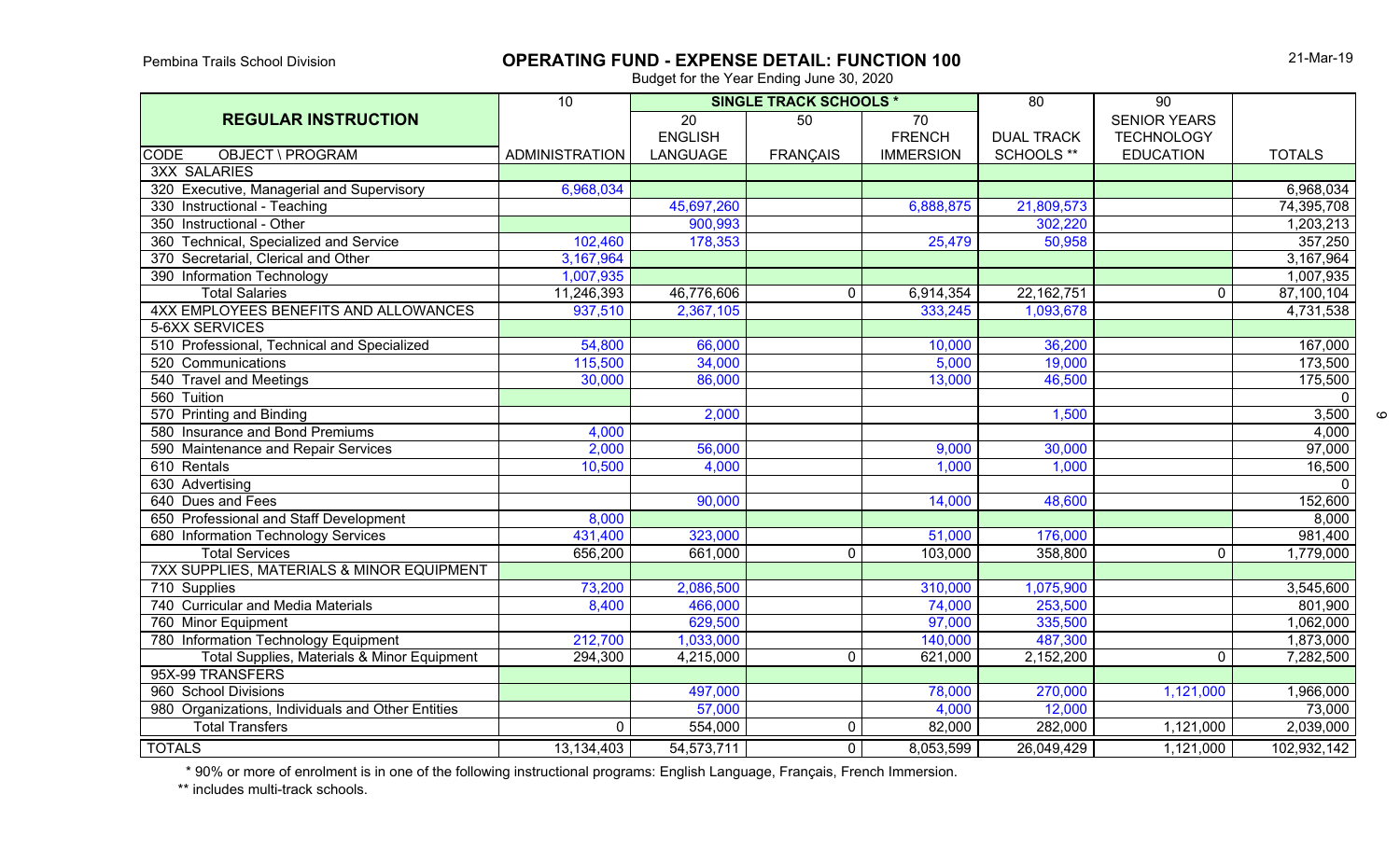# **OPERATING FUND - EXPENSE DETAIL: FUNCTION 200**

21-Mar-19

 $\sim$ 

|                                                      | 10 <sup>°</sup>       | 30                                    | 40               | 50               | 60              | 70                  |                         |
|------------------------------------------------------|-----------------------|---------------------------------------|------------------|------------------|-----------------|---------------------|-------------------------|
| <b>STUDENT SUPPORT SERVICES</b>                      | <b>ADMINISTRATION</b> | <b>CLINICAL AND</b><br><b>RELATED</b> | <b>SPECIAL</b>   | <b>REGULAR</b>   | <b>RESOURCE</b> | <b>COUNSELLING</b>  |                         |
| <b>CODE</b><br><b>OBJECT \ PROGRAM</b>               | /CO-ORDINATION        | <b>SERVICES</b>                       | <b>PLACEMENT</b> | <b>PLACEMENT</b> | <b>SERVICES</b> | <b>AND GUIDANCE</b> | <b>TOTALS</b>           |
| <b>3XX SALARIES</b>                                  |                       |                                       |                  |                  |                 |                     |                         |
| 320 Executive, Managerial and Supervisory            | 289,712               |                                       |                  |                  |                 |                     | 289,712                 |
| 330 Instructional - Teaching                         |                       |                                       |                  | 407,860          | 7,516,481       | 3,262,881           | 11, 187, 222            |
| 350 Instructional - Other                            |                       |                                       |                  | 9,721,794        | 3,659,205       |                     | 13,380,999              |
| 360 Technical, Specialized and Service               |                       |                                       |                  |                  |                 |                     | $\overline{0}$          |
| 370 Secretarial, Clerical and Other                  | 207,792               |                                       |                  |                  |                 |                     | 207,792                 |
| 380 Clinician                                        |                       | 2,663,770                             |                  |                  |                 |                     | 2,663,770               |
| 390 Information Technology                           |                       | 51,069                                |                  |                  |                 |                     | 51,069                  |
| <b>Total Salaries</b>                                | 497,504               | 2,714,839                             | $\mathbf 0$      | 10,129,654       | 11,175,686      | 3,262,881           | 27,780,564              |
| 4XX EMPLOYEES BENEFITS AND ALLOWANCES                | 45,432                | 131,657                               |                  | 1,713,374        | 961,118         | 141,383             | 2,992,964               |
| 5-6XX SERVICES                                       |                       |                                       |                  |                  |                 |                     |                         |
| 510 Professional, Technical and Specialized          |                       | 128,000                               |                  | 10,000           | 22,000          | 155,000             | 315,000                 |
| 520 Communications                                   | 8,000                 | 21,000                                |                  |                  |                 |                     | 29,000                  |
| 540 Travel and Meetings                              | 5,500                 | 32,000                                |                  | 77,000           | 11,000          |                     | $\overline{125,500}$    |
| 560 Tuition                                          |                       |                                       | 550,000          |                  |                 |                     | 550,000                 |
| 570 Printing and Binding                             |                       | 2,500                                 |                  |                  |                 |                     | 2,500                   |
| 580 Insurance and Bond Premiums                      |                       |                                       |                  |                  |                 |                     | $\mathbf 0$             |
| 590 Maintenance and Repair Services                  |                       |                                       |                  |                  |                 |                     | $\overline{0}$          |
| 610 Rentals                                          |                       |                                       |                  |                  |                 |                     | $\overline{0}$          |
| 630 Advertising                                      |                       |                                       |                  |                  |                 |                     | $\overline{0}$          |
| 640 Dues and Fees                                    | 5,300                 | 2,000                                 | 21,000           |                  |                 |                     | 28,300                  |
| 650 Professional and Staff Development               | 7,400                 |                                       |                  |                  |                 |                     | 7,400                   |
| 680 Information Technology Services                  |                       | 32,000                                |                  |                  | 15,000          |                     | 47,000                  |
| <b>Total Services</b>                                | 26,200                | 217,500                               | 571,000          | 87,000           | 48,000          | 155,000             | 1,104,700               |
| <b>7XX SUPPLIES, MATERIALS &amp; MINOR EQUIPMENT</b> |                       |                                       |                  |                  |                 |                     |                         |
| 710 Supplies                                         | 14,000                | 36,500                                |                  | 1,000            | 69,700          |                     | 121,200                 |
| 740 Curricular and Media Materials                   |                       | 2,000                                 |                  | 1,000            |                 |                     | 3,000                   |
| 760 Minor Equipment                                  |                       | 5,000                                 |                  | 31,000           |                 |                     | 36,000                  |
| 780 Information Technology Equipment                 |                       | 5,000                                 |                  | 94,000           |                 |                     | 99,000                  |
| Total Supplies, Materials & Minor Equipment          | 14,000                | 48,500                                | $\mathbf 0$      | 127,000          | 69,700          | $\mathbf 0$         | 259,200                 |
| 95X-99 TRANSFERS                                     |                       |                                       |                  |                  |                 |                     |                         |
| 960 School Divisions                                 |                       |                                       |                  |                  |                 |                     | $\overline{0}$          |
| 980 Organizations, Individuals and Other Entities    |                       |                                       |                  |                  |                 |                     | $\overline{0}$          |
| <b>Total Transfers</b>                               | 0                     | $\mathbf 0$                           | $\mathbf 0$      | 0                |                 |                     | $\overline{\mathbf{0}}$ |
| <b>TOTALS</b>                                        | 583,136               | 3,112,496                             | 571,000          | 12,057,028       | 12,254,504      | 3,559,264           | 32, 137, 428            |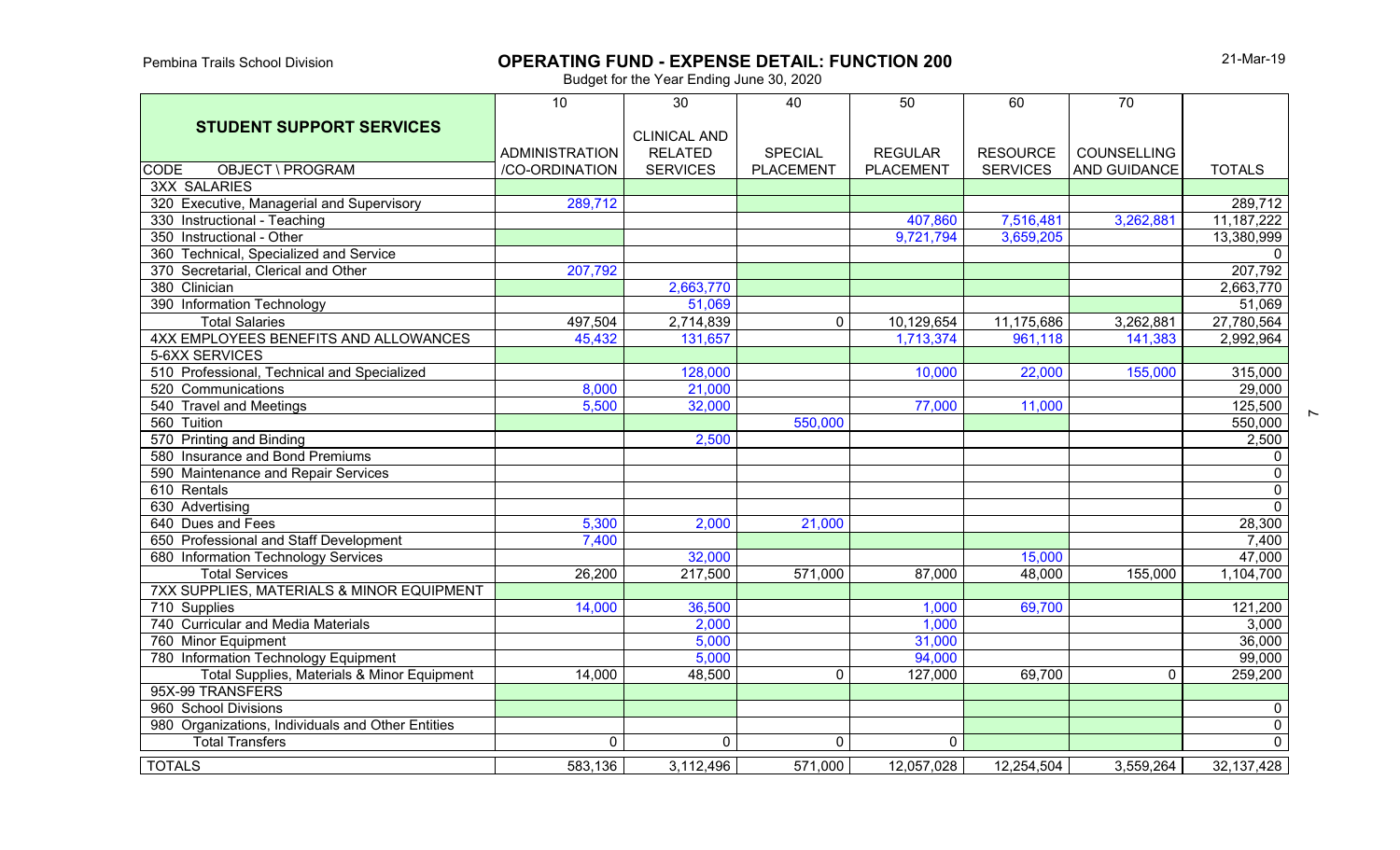## **OPERATING FUND - EXPENSE DETAIL: FUNCTION 300** 21-Mar-19

| <b>ADULT LEARNING CENTRES</b>                     | 10<br><b>ADMINISTRATION</b> | 20                 |                |
|---------------------------------------------------|-----------------------------|--------------------|----------------|
| OBJECT \ PROGRAM<br><b>CODE</b>                   | <b>AND OTHER</b>            | <b>INSTRUCTION</b> | <b>TOTALS</b>  |
| <b>3XX SALARIES</b>                               |                             |                    |                |
| 320 Executive, Managerial and Supervisory         |                             |                    | $\mathbf 0$    |
| 330 Instructional - Teaching                      |                             |                    | 0              |
| 350 Instructional - Other                         |                             |                    | 0              |
| 360 Technical, Specialized and Service            |                             |                    | $\mathbf 0$    |
| 370 Secretarial, Clerical and Other               |                             |                    | $\pmb{0}$      |
| 390 Information Technology                        |                             |                    | 0              |
| <b>Total Salaries</b>                             | 0                           | 0                  | 0              |
| 4XX EMPLOYEES BENEFITS AND ALLOWANCES             |                             |                    | 0              |
| 5-6XX SERVICES                                    |                             |                    |                |
| 510 Professional, Technical and Specialized       |                             |                    | $\pmb{0}$      |
| 520 Communications                                |                             |                    | $\overline{0}$ |
| 530 Utility Services                              |                             |                    | $\pmb{0}$      |
| 540 Travel and Meetings                           |                             |                    | $\overline{0}$ |
| 560 Tuition                                       |                             |                    | $\mathbf 0$    |
| 570 Printing and Binding                          |                             |                    | 0              |
| 580 Insurance and Bond Premiums                   |                             |                    | 0              |
| 590 Maintenance and Repair Services               |                             |                    | $\mathbf 0$    |
| 610 Rentals                                       |                             |                    | 0              |
| 620 Property Taxes                                |                             |                    | 0              |
| 630 Advertising                                   |                             |                    | 0              |
| 640 Dues and Fees                                 |                             |                    | 0              |
| 650 Professional and Staff Development            |                             |                    | $\pmb{0}$      |
| 680 Information Technology Services               |                             |                    | $\pmb{0}$      |
| <b>Total Services</b>                             | $\Omega$                    | $\Omega$           | $\mathbf{0}$   |
| 7XX SUPPLIES, MATERIALS & MINOR EQUIPMENT         |                             |                    |                |
| 710 Supplies                                      |                             |                    | $\pmb{0}$      |
| 740 Curricular and Media Materials                |                             |                    | $\pmb{0}$      |
| 760 Minor Equipment                               |                             |                    | $\pmb{0}$      |
| 780 Information Technology Equipment              |                             |                    | $\mathbf 0$    |
| Total Supplies, Materials & Minor Equipment       | $\Omega$                    | $\Omega$           | 0              |
| 95X-99 TRANSFERS                                  |                             |                    |                |
| 960 School Divisions                              |                             |                    | 0              |
| 980 Organizations, Individuals and Other Entities |                             |                    | $\pmb{0}$      |
| 999 Recharge                                      |                             |                    | $\overline{0}$ |
| Total Transfers                                   | 0                           | 0                  | $\pmb{0}$      |
| <b>TOTALS</b>                                     | 0                           | $\overline{0}$     | $\mathbf 0$    |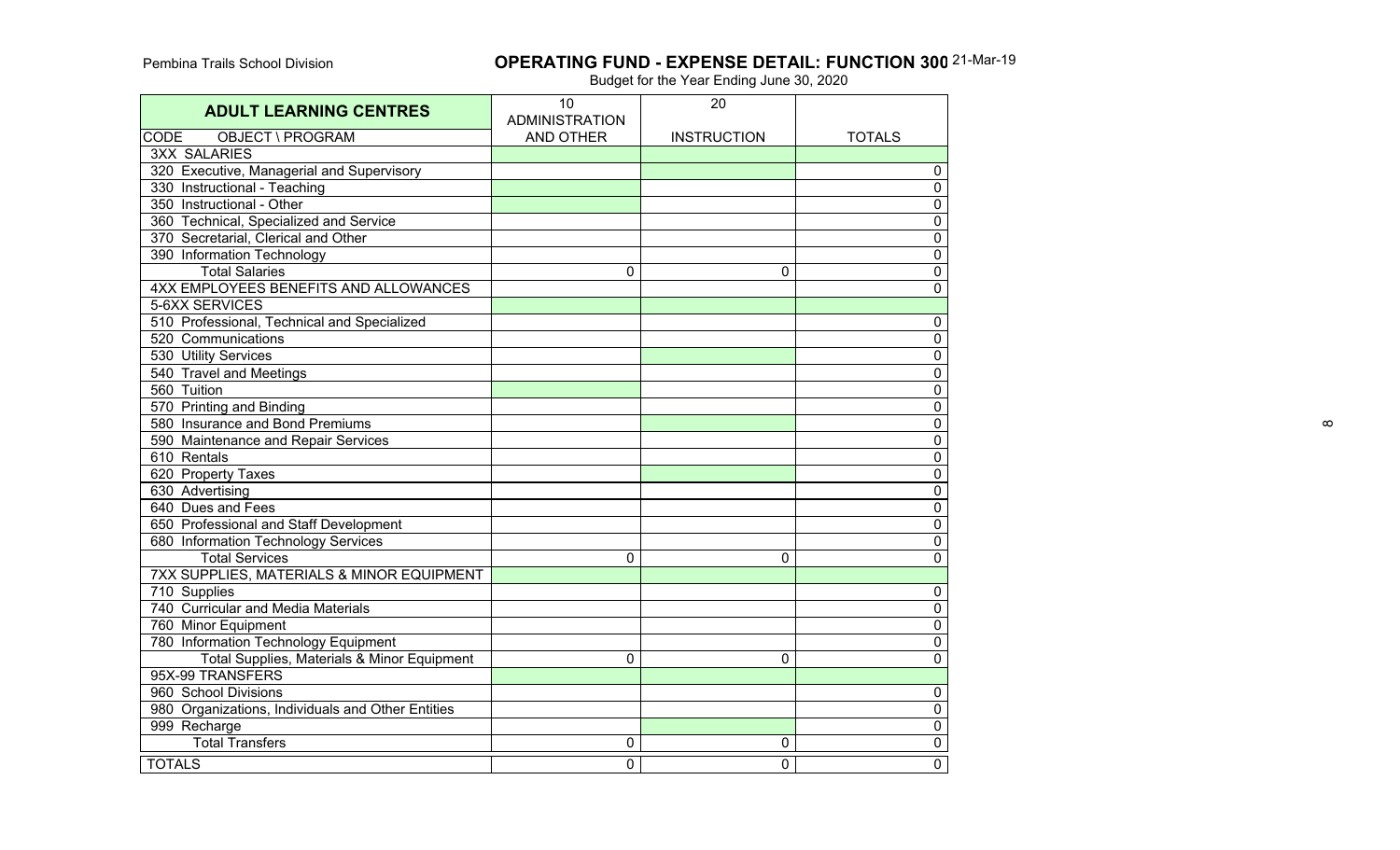# Pembina Trails School Division **COPERATING FUND - EXPENSE DETAIL: FUNCTION 400**

21-Mar-19

|                                                   | 10                | 20                   | 30                  | 40               |                |
|---------------------------------------------------|-------------------|----------------------|---------------------|------------------|----------------|
| <b>COMMUNITY EDUCATION AND SERVICES</b>           |                   | <b>ENGLISH AS AN</b> | <b>COMMUNITY</b>    |                  |                |
|                                                   | <b>CONTINUING</b> | ADDITIONAL LANGUAGE  | <b>SERVICES AND</b> | PRE-KINDERGARTEN |                |
| <b>CODE</b><br>OBJECT \ PROGRAM                   | <b>EDUCATION</b>  | <b>FOR ADULTS</b>    | <b>RECREATION</b>   | <b>EDUCATION</b> | <b>TOTALS</b>  |
| <b>3XX SALARIES</b>                               |                   |                      |                     |                  |                |
| 320 Executive, Managerial and Supervisory         |                   |                      |                     | 81,304           | 81,304         |
| 330 Instructional - Teaching                      |                   |                      |                     |                  | $\Omega$       |
| 350 Instructional - Other                         |                   |                      | 41,282              | 241,872          | 283,154        |
| 360 Technical, Specialized and Service            |                   |                      | 117,537             |                  | 117,537        |
| 370 Secretarial, Clerical and Other               |                   |                      |                     |                  | $\mathbf 0$    |
| 380 Clinician                                     |                   |                      |                     |                  | $\overline{0}$ |
| 390 Information Technology                        |                   |                      |                     |                  | $\overline{0}$ |
| <b>Total Salaries</b>                             | 0                 | $\overline{0}$       | 158,819             | 323,176          | 481,995        |
| 4XX EMPLOYEES BENEFITS AND ALLOWANCES             |                   |                      | 12,793              | 33,280           | 46,073         |
| 5-6XX SERVICES                                    |                   |                      |                     |                  |                |
| 510 Professional, Technical and Specialized       |                   |                      | 15,000              |                  | 15,000         |
| 520 Communications                                |                   |                      | 1,300               | 4,000            | 5,300          |
| 540 Travel and Meetings                           |                   |                      | 600                 | 8,600            | 9,200          |
| 570 Printing and Binding                          |                   |                      |                     |                  | $\mathbf 0$    |
| 580 Insurance and Bond Premiums                   |                   |                      |                     |                  | $\mathsf 0$    |
| 590 Maintenance and Repair Services               |                   |                      |                     |                  | $\overline{0}$ |
| 610 Rentals                                       |                   |                      |                     |                  | $\overline{0}$ |
| 630 Advertising                                   |                   |                      |                     |                  | $\overline{0}$ |
| 640 Dues and Fees                                 |                   |                      |                     |                  | $\overline{0}$ |
| 650 Professional and Staff Development            |                   |                      | 500                 | 1,000            | 1,500          |
| 680 Information Technology Services               |                   |                      |                     |                  | $\overline{0}$ |
| <b>Total Services</b>                             | 0                 | $\mathbf{0}$         | 17,400              | 13,600           | 31,000         |
| 7XX SUPPLIES, MATERIALS & MINOR EQUIPMENT         |                   |                      |                     |                  |                |
| 710 Supplies                                      |                   |                      | 84,200              | 27,000           | 111,200        |
| 740 Curricular and Media Materials                |                   |                      |                     |                  | $\overline{0}$ |
| 760 Minor Equipment                               |                   |                      |                     |                  | $\overline{0}$ |
| 780 Information Technology Equipment              |                   |                      |                     |                  | $\overline{0}$ |
| Total Supplies, Materials & Minor Equipment       | 0                 | $\overline{0}$       | 84,200              | 27,000           | 111,200        |
| 95X-99 TRANSFERS                                  |                   |                      |                     |                  |                |
| 980 Organizations, Individuals and Other Entities |                   |                      |                     |                  | $\mathbf 0$    |
| 999 Recharge                                      |                   |                      |                     |                  | $\overline{0}$ |
| <b>Total Transfers</b>                            | 0                 | $\mathbf 0$          | 0                   | $\overline{0}$   | $\overline{0}$ |
| <b>TOTALS</b>                                     | 0                 | $\mathbf{0}$         | 273,212             | 397,056          | 670,268        |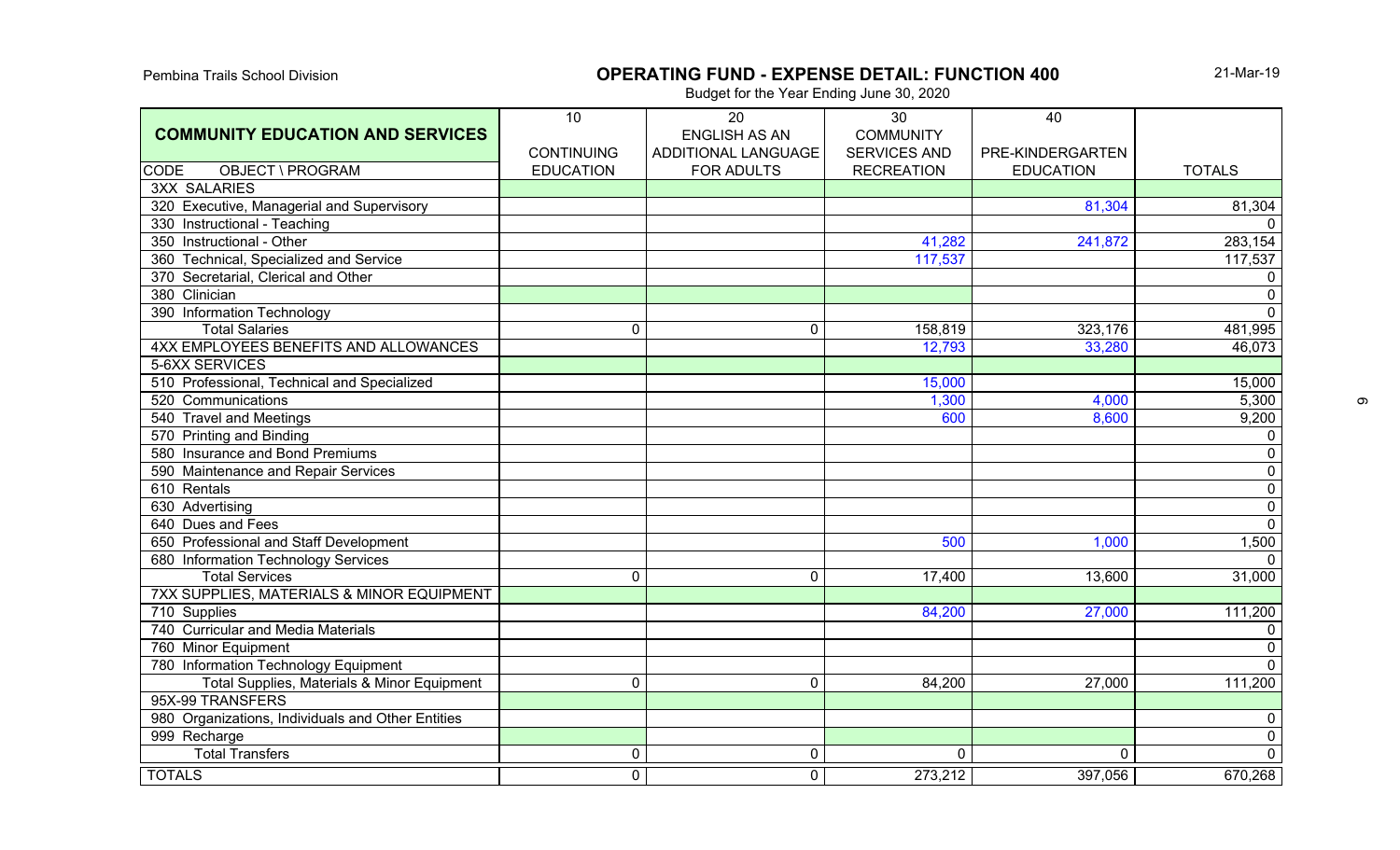#### Pembina Trails School Division **OPERATING FUND - EXPENSE DETAIL: FUNCTION 500**

21-Mar-19

| <b>DIVISIONAL ADMINISTRATION</b>                  | 10                                 | 20<br><b>INSTRUCTIONAL</b>                       | 30<br><b>BUSINESS AND</b>                | 50<br><b>MANAGEMENT</b>               |                      |
|---------------------------------------------------|------------------------------------|--------------------------------------------------|------------------------------------------|---------------------------------------|----------------------|
| <b>CODE</b><br>OBJECT \ PROGRAM                   | <b>BOARD OF</b><br><b>TRUSTEES</b> | <b>MANAGEMENT &amp;</b><br><b>ADMINISTRATION</b> | <b>ADMINISTRATIVE</b><br><b>SERVICES</b> | <b>INFORMATION</b><br><b>SERVICES</b> | <b>TOTALS</b>        |
| <b>3XX SALARIES</b>                               |                                    |                                                  |                                          |                                       |                      |
| 310 Trustees Remuneration                         | 224,500                            |                                                  |                                          |                                       | $\overline{224,500}$ |
| 320 Executive, Managerial and Supervisory         |                                    | 724,137                                          | 515,937                                  | 206,638                               | 1,446,712            |
| 360 Technical, Specialized and Service            |                                    | 245,702                                          |                                          |                                       | 245,702              |
| 370 Secretarial, Clerical and Other               |                                    | 351,094                                          | 652,489                                  | 71,125                                | 1,074,708            |
| 390 Information Technology                        |                                    |                                                  |                                          | 593,558                               | 593,558              |
| <b>Total Salaries</b>                             | 224,500                            | 1,320,933                                        | 1,168,426                                | 871,321                               | 3,585,180            |
| 4XX EMPLOYEES BENEFITS AND ALLOWANCES             | 11,618                             | 131,386                                          | 163,066                                  | 129,340                               | 435,410              |
| 5-6XX SERVICES                                    |                                    |                                                  |                                          |                                       |                      |
| 510 Professional, Technical and Specialized       |                                    | 238,000                                          | 82,000                                   |                                       | 320,000              |
| 520 Communications                                | 16,000                             | 46,500                                           | 49,500                                   | 23,000                                | 135,000              |
| 540 Travel and Meetings                           | 18,500                             | 183,500                                          | 3,500                                    | 8,000                                 | 213,500              |
| 570 Printing and Binding                          | 1,500                              | 20,000                                           |                                          |                                       | $\overline{21,500}$  |
| 580 Insurance and Bond Premiums                   |                                    |                                                  | 110,000                                  |                                       | 110,000              |
| 590 Maintenance and Repair Services               |                                    |                                                  |                                          |                                       | $\overline{0}$       |
| 610 Rentals                                       |                                    |                                                  | 6,000                                    |                                       | 6,000                |
| 630 Advertising                                   |                                    | 36,000                                           | 10,000                                   |                                       | 46,000               |
| 640 Dues and Fees                                 | 147,000                            | 55,000                                           | 21,000                                   | 2,200                                 | 225,200              |
| 650 Professional and Staff Development            | 23,000                             | 39,500                                           | 9,500                                    | 27,100                                | 99,100               |
| 680 Information Technology Services               |                                    |                                                  |                                          | 408,800                               | 408,800              |
| <b>Total Services</b>                             | 206,000                            | 618,500                                          | 291,500                                  | 469,100                               | 1,585,100            |
| 7XX SUPPLIES, MATERIALS & MINOR EQUIPMENT         |                                    |                                                  |                                          |                                       |                      |
| 710 Supplies                                      | 31,200                             | 68,500                                           | 16,000                                   | 18,500                                | 134,200              |
| 740 Curricular and Media Materials                |                                    | 5,500                                            | 500                                      | 14,200                                | 20,200               |
| 760 Minor Equipment                               |                                    | 4,000                                            |                                          | 5,500                                 | 9,500                |
| 780 Information Technology Equipment              |                                    |                                                  |                                          | 63,600                                | 63,600               |
| Total Supplies, Materials & Minor Equipment       | 31,200                             | 78,000                                           | 16,500                                   | 101,800                               | 227,500              |
| 95X-99 TRANSFERS                                  |                                    |                                                  |                                          |                                       |                      |
| 960 School Divisions                              | 7,000                              |                                                  |                                          |                                       | 7,000                |
| 980 Organizations, Individuals and Other Entities |                                    |                                                  |                                          |                                       | $\mathbf 0$          |
| 999 Recharge                                      |                                    |                                                  |                                          |                                       | $\overline{0}$       |
| <b>Total Transfers</b>                            | 7,000                              | $\mathbf 0$                                      | $\overline{0}$                           |                                       | 7,000                |
| <b>TOTALS</b>                                     | 480,318                            | 2,148,819                                        | 1,639,492                                | 1,571,561                             | 5,840,190            |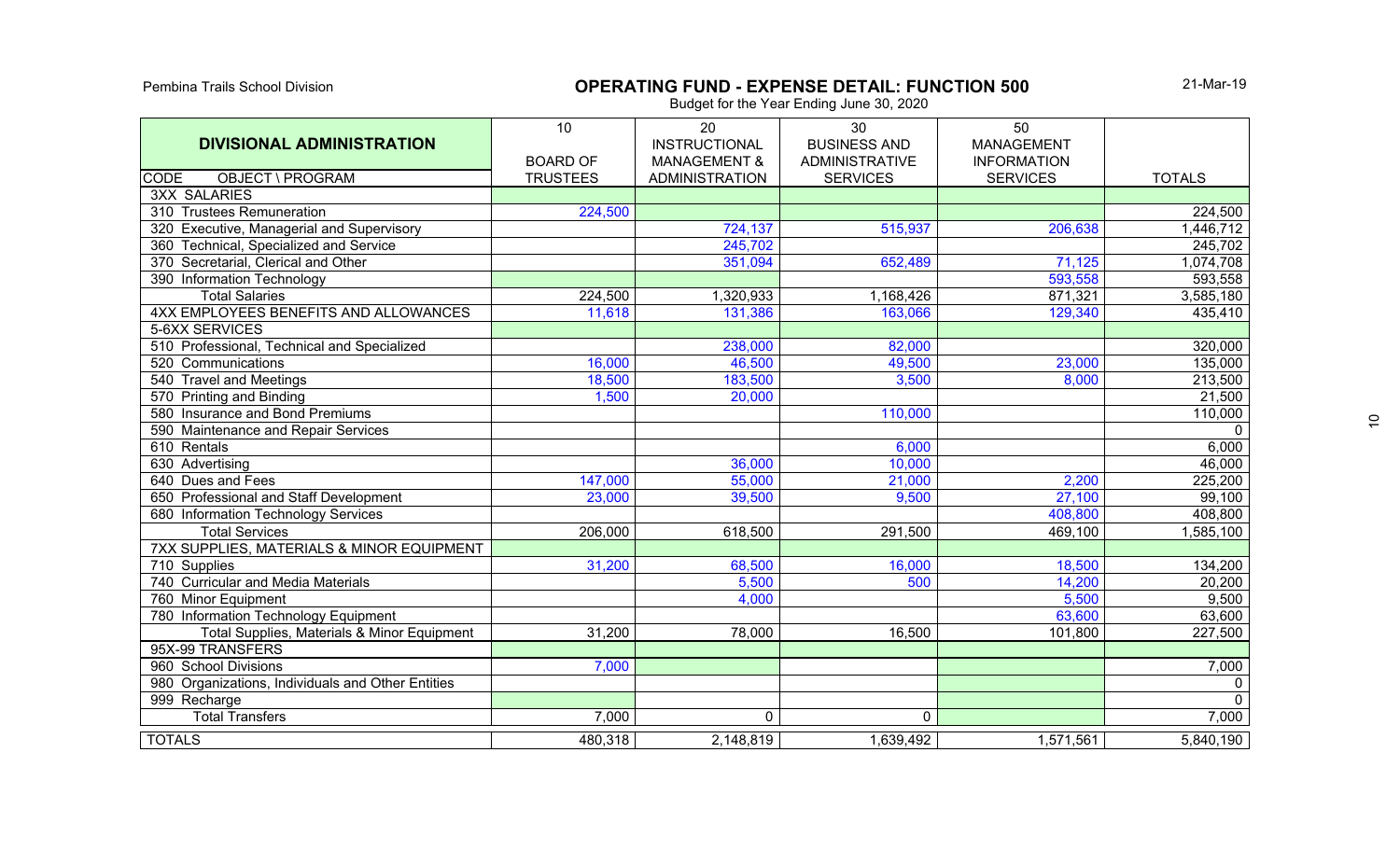# **OPERATING FUND - EXPENSE DETAIL: FUNCTION 600**

21-Mar-19

| <b>INSTRUCTIONAL AND OTHER SUPPORT</b>            | 05<br><b>CURRICULUM</b> | 10                      | 20            | 30                  | 80           |                |
|---------------------------------------------------|-------------------------|-------------------------|---------------|---------------------|--------------|----------------|
| <b>SERVICES</b>                                   | <b>CONSULTING &amp;</b> | <b>CURRICULUM</b>       | LIBRARY /     | <b>PROFESSIONAL</b> |              |                |
|                                                   | <b>DEVELOPMENT</b>      | <b>CONSULTING &amp;</b> | <b>MEDIA</b>  | <b>AND STAFF</b>    |              |                |
| <b>OBJECT \ PROGRAM</b><br><b>CODE</b>            | <b>ADMINISTRATION</b>   | <b>DEVELOPMENT</b>      | <b>CENTRE</b> | <b>DEVELOPMENT</b>  | <b>OTHER</b> | <b>TOTALS</b>  |
| <b>3XX SALARIES</b>                               |                         |                         |               |                     |              |                |
| 320 Executive, Managerial and Supervisory         | 160,627                 |                         |               |                     |              | 160,627        |
| 330 Instructional - Teaching                      |                         | 436,411                 | 2,193,906     | 923,778             | 50,983       | 3,605,078      |
| 350 Instructional - Other                         |                         | 25,441                  | 1,095,698     |                     |              | 1,121,139      |
| 360 Technical, Specialized and Service            | 101,865                 |                         | 43,207        |                     | 353,200      | 498,272        |
| 370 Secretarial, Clerical and Other               | 156,432                 |                         |               | 17,473              |              | 173,905        |
| 390 Information Technology                        |                         |                         |               |                     |              | $\Omega$       |
| <b>Total Salaries</b>                             | 418,924                 | 461,852                 | 3,332,811     | 941,251             | 404,183      | 5,559,021      |
| 4XX EMPLOYEES BENEFITS AND ALLOWANCES             | 36,133                  | 18,944                  | 292,119       | 62,249              | 30,506       | 439,951        |
| 5-6XX SERVICES                                    |                         |                         |               |                     |              |                |
| 510 Professional, Technical and Specialized       |                         | 61,000                  |               |                     | 100,000      | 161,000        |
| 520 Communications                                | 2,000                   | 15,000                  |               |                     |              | 17,000         |
| 540 Travel and Meetings                           | 3,500                   | 9,000                   |               |                     |              | 12,500         |
| 560 Tuition                                       |                         |                         |               |                     |              | $\mathbf 0$    |
| 570 Printing and Binding                          |                         |                         |               |                     |              | $\pmb{0}$      |
| 580 Insurance and Bond Premiums                   |                         |                         |               |                     |              | $\overline{0}$ |
| 590 Maintenance and Repair Services               |                         |                         |               |                     |              | $\overline{0}$ |
| 610 Rentals                                       |                         |                         |               |                     |              | $\overline{0}$ |
| 630 Advertising                                   |                         |                         |               |                     |              | $\overline{0}$ |
| 640 Dues and Fees                                 | 1,800                   | 7,500                   |               |                     |              | 9,300          |
| 650 Professional and Staff Development            | 5,300                   |                         |               | 756,500             |              | 761,800        |
| 680 Information Technology Services               |                         | 150,000                 | 45,000        |                     |              | 195,000        |
| <b>Total Services</b>                             | 12,600                  | 242,500                 | 45,000        | 756,500             | 100,000      | 1,156,600      |
| 7XX SUPPLIES, MATERIALS & MINOR EQUIPMENT         |                         |                         |               |                     |              |                |
| 710 Supplies                                      | 5,500                   | 27,700                  |               | 1,200               | 36,000       | 70,400         |
| 740 Curricular and Media Materials                |                         | 2,000                   | 29,500        |                     |              | 31,500         |
| 760 Minor Equipment                               |                         |                         |               |                     |              | $\mathbf 0$    |
| 780 Information Technology Equipment              |                         |                         |               |                     |              | $\Omega$       |
| Total Supplies, Materials & Minor Equipment       | 5,500                   | 29,700                  | 29,500        | 1,200               | 36,000       | 101,900        |
| 95X-99 TRANSFERS                                  |                         |                         |               |                     |              |                |
| 960 School Divisions                              |                         |                         |               |                     |              | 0              |
| 980 Organizations, Individuals and Other Entities |                         |                         |               |                     |              | $\mathbf 0$    |
| <b>Total Transfers</b>                            |                         |                         |               |                     | 0            | $\overline{0}$ |
| <b>TOTALS</b>                                     | 473,157                 | 752,996                 | 3,699,430     | 1,761,200           | 570,689      | 7,257,472      |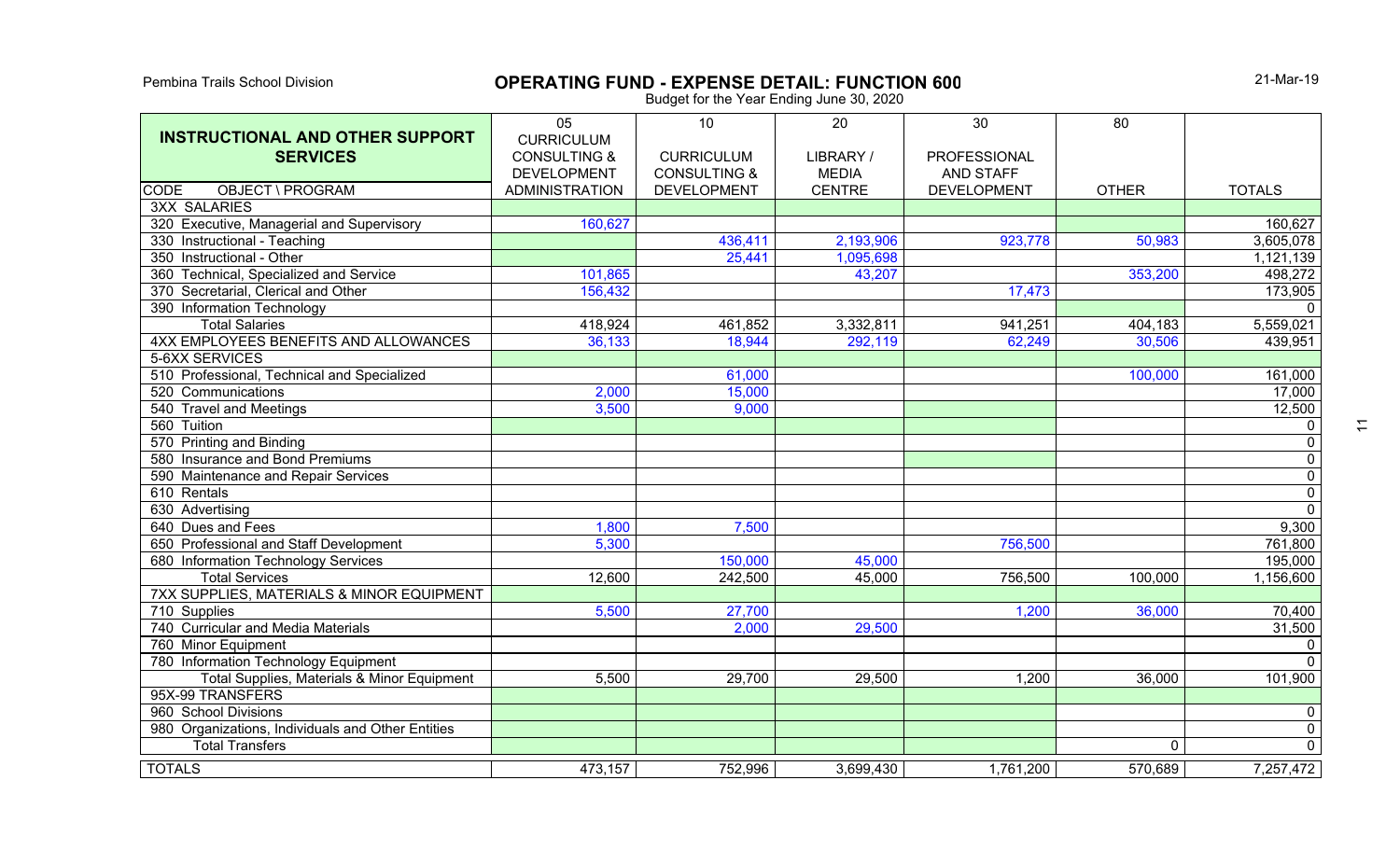# **OPERATING FUND - EXPENSE DETAIL: FUNCTION 700** 21-Mar-19

| <b>TRANSPORTATION OF PUPILS</b>                   | 10                    | 20             | 70<br><b>ALLOWANCES</b> | 80<br><b>BOARDING OF</b> | 90<br><b>FIELD TRIPS</b> |                      |
|---------------------------------------------------|-----------------------|----------------|-------------------------|--------------------------|--------------------------|----------------------|
|                                                   |                       |                | IN LIEU OF              | STUDENTS/                | <b>AND</b>               |                      |
| OBJECT \ PROGRAM<br><b>CODE</b>                   | <b>ADMINISTRATION</b> | <b>REGULAR</b> | <b>TRANSPORTATION</b>   | <b>DORMITORIES</b>       | <b>OTHER</b>             | <b>TOTALS</b>        |
| <b>3XX SALARIES</b>                               |                       |                |                         |                          |                          |                      |
| 320 Executive, Managerial and Supervisory         | 79,726                |                |                         |                          |                          | $\overline{79,726}$  |
| 350 Instructional - Other                         |                       |                |                         |                          |                          | $\overline{0}$       |
| 360 Technical, Specialized and Service            |                       | 874,113        |                         |                          |                          | 874,113              |
| 370 Secretarial, Clerical and Other               | 74,131                |                |                         |                          |                          | 74,131               |
| 390 Information Technology                        |                       |                |                         |                          |                          | $\mathbf 0$          |
| <b>Total Salaries</b>                             | 153,857               | 874,113        |                         | 0                        | $\mathbf{0}$             | 1,027,970            |
| 4XX EMPLOYEES BENEFITS AND ALLOWANCES             | 24,885                | 139,318        |                         |                          |                          | 164,203              |
| 5-6XX SERVICES                                    |                       |                |                         |                          |                          |                      |
| 510 Professional, Technical and Specialized       |                       |                |                         |                          |                          | $\mathbf 0$          |
| 520 Communications                                | 2,000                 | 3,500          |                         |                          |                          | 5,500                |
| 540 Travel and Meetings                           | 500                   |                |                         |                          |                          | 500                  |
| 570 Printing and Binding                          |                       |                |                         |                          |                          | $\mathbf{0}$         |
| 550 Transportation of Pupils                      |                       | 1,388,300      | 100,000                 |                          | 200,000                  | 1,688,300            |
| 580 Insurance and Bond Premiums                   |                       | 70,000         |                         |                          |                          | 70,000               |
| 590 Maintenance and Repair Services               |                       | 200,000        |                         |                          |                          | 200,000              |
| 610 Rentals                                       |                       |                |                         |                          |                          | 0                    |
| 630 Advertising                                   |                       |                |                         |                          |                          | $\mathbf 0$          |
| 640 Dues and Fees                                 | 600                   |                |                         |                          |                          | 600                  |
| 650 Professional and Staff Development            | 2,100                 | 2,100          |                         |                          |                          | 4,200                |
| 680 Information Technology Services               |                       |                |                         |                          |                          | $\mathbf 0$          |
| <b>Total Services</b>                             | 5,200                 | 1,663,900      | 100,000                 | $\mathbf 0$              | 200,000                  | 1,969,100            |
| 7XX SUPPLIES, MATERIALS & MINOR EQUIPMENT         |                       |                |                         |                          |                          |                      |
| 710 Supplies                                      | 10,200                | 485,000        |                         |                          |                          | 495,200              |
| 740 Curricular and Media Materials                |                       |                |                         |                          |                          | $\mathbf 0$          |
| 760 Minor Equipment                               |                       |                |                         |                          |                          | $\overline{0}$       |
| 780 Information Technology Equipment              |                       |                |                         |                          |                          | $\overline{\bullet}$ |
| Total Supplies, Materials & Minor Equipment       | 10,200                | 485,000        |                         | $\overline{0}$           | $\overline{0}$           | 495,200              |
| 95X-99 TRANSFERS                                  |                       |                |                         |                          |                          |                      |
| 960 School Divisions                              |                       |                |                         |                          |                          | $\mathbf 0$          |
| 980 Organizations, Individuals and Other Entities |                       |                |                         |                          |                          | $\mathbf 0$          |
| 999 Recharge                                      |                       |                |                         |                          |                          | $\overline{0}$       |
| <b>Total Transfers</b>                            | 0                     | $\mathbf 0$    | $\mathbf 0$             | $\mathbf 0$              | $\overline{0}$           | $\overline{0}$       |
| <b>TOTALS</b>                                     | 194,142               | 3,162,331      | 100,000                 | $\overline{0}$           | 200,000                  | 3,656,473            |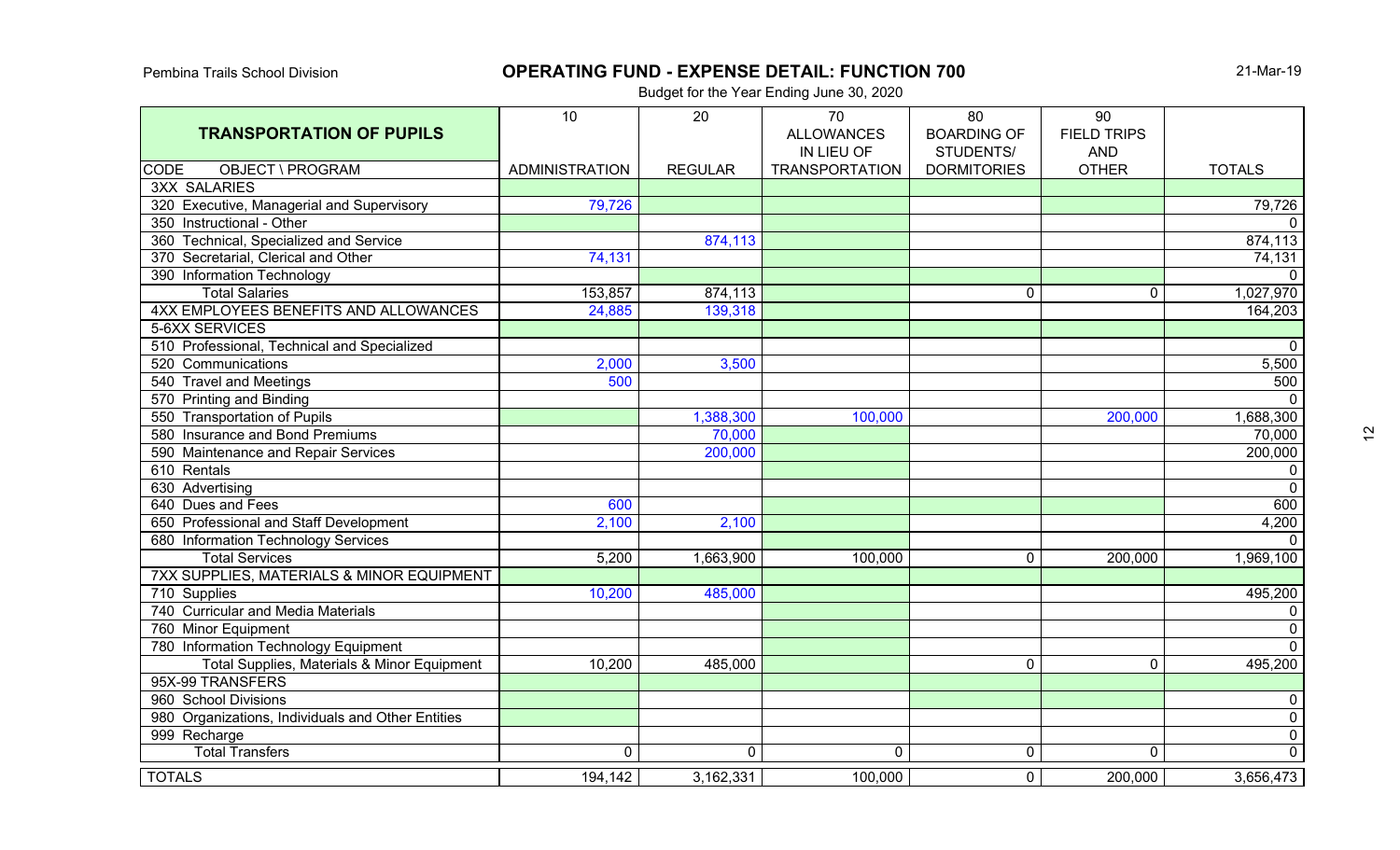# **OPERATING FUND - EXPENSE DETAIL: FUNCTION 800**

21-Mar-19

| <b>OPERATIONS AND MAINTENANCE</b>           | 10                    | 20<br><b>SCHOOL</b><br><b>BUILDINGS</b> | 50<br><b>SCHOOL</b><br><b>BUILDINGS</b><br><b>REPAIRS AND</b> | 70<br><b>OTHER</b> | 80             |               |
|---------------------------------------------|-----------------------|-----------------------------------------|---------------------------------------------------------------|--------------------|----------------|---------------|
| <b>CODE</b><br>OBJECT \ PROGRAM             | <b>ADMINISTRATION</b> | <b>MAINTENANCE</b>                      | <b>REPLACEMENTS</b>                                           | <b>BUILDINGS</b>   | <b>GROUNDS</b> | <b>TOTALS</b> |
| <b>3XX SALARIES</b>                         |                       |                                         |                                                               |                    |                |               |
| 320 Executive, Managerial and Supervisory   | 609,282               |                                         |                                                               |                    |                | 609,282       |
| 360 Technical, Specialized and Service      |                       | 7,065,185                               |                                                               | 123,248            | 71,910         | 7,260,343     |
| 370 Secretarial, Clerical and Other         | 155,336               |                                         |                                                               |                    |                | 155,336       |
| 390 Information Technology                  |                       |                                         |                                                               |                    |                | $\Omega$      |
| <b>Total Salaries</b>                       | 764,618               | 7,065,185                               | $\mathbf 0$                                                   | 123,248            | 71,910         | 8,024,961     |
| 4XX EMPLOYEES BENEFITS AND ALLOWANCES       | 116,730               | 1,143,180                               |                                                               | 21,443             | 5,699          | 1,287,052     |
| 5-6XX SERVICES                              |                       |                                         |                                                               |                    |                |               |
| 510 Professional, Technical and Specialized | 70,000                | 347,000                                 |                                                               |                    | 475,000        | 892,000       |
| 520 Communications                          | 6,000                 | 35,000                                  |                                                               | 6,000              |                | 47,000        |
| 530 Utility Services                        |                       | 3,202,000                               |                                                               | 123,000            |                | 3,325,000     |
| 540 Travel and Meetings                     | 17,000                | 83,000                                  |                                                               |                    |                | 100,000       |
| 570 Printing and Binding                    |                       |                                         |                                                               |                    |                | $\mathbf{0}$  |
| 580 Insurance and Bond Premiums             |                       | 340,000                                 |                                                               | 10,000             | 3,000          | 353,000       |
| 590 Maintenance and Repair Services         |                       | 1,796,500                               | 2,708,800                                                     | 180,000            | 829,500        | 5,514,800     |
| 610 Rentals                                 |                       | 140,000                                 |                                                               |                    | 6,000          | 146,000       |
| 620 Property Taxes                          |                       | 140,000                                 |                                                               | 205,000            | 60,000         | 405,000       |
| 630 Advertising                             |                       |                                         |                                                               |                    |                | $\mathbf 0$   |
| 640 Dues and Fees                           | 1,000                 | 1,500                                   |                                                               |                    |                | 2,500         |
| 650 Professional and Staff Development      | 7,300                 | 6,500                                   |                                                               |                    |                | 13,800        |
| 680 Information Technology Services         | 30,750                |                                         |                                                               |                    |                | 30,750        |
| <b>Total Services</b>                       | 132,050               | 6,091,500                               | 2,708,800                                                     | 524,000            | 1,373,500      | 10,829,850    |
| 7XX SUPPLIES, MATERIALS & MINOR EQUIPMENT   |                       |                                         |                                                               |                    |                |               |
| 710 Supplies                                | 7,300                 | 1,160,400                               |                                                               |                    |                | 1,167,700     |
| 740 Curricular and Media Materials          | 1,000                 |                                         |                                                               |                    |                | 1,000         |
| 760 Minor Equipment                         |                       | 305,000                                 | 102,400                                                       |                    | 16,000         | 423,400       |
| 780 Information Technology Equipment        |                       |                                         |                                                               |                    |                | $\Omega$      |
| Total Supplies, Materials & Minor Equipment | 8,300                 | 1,465,400                               | 102,400                                                       | $\mathbf 0$        | 16,000         | 1,592,100     |
| 960 School Divisions                        |                       |                                         |                                                               |                    |                |               |
| 999 Recharge                                |                       |                                         |                                                               |                    |                | $\mathbf 0$   |
| <b>TOTALS</b>                               | 1,021,698             | 15,765,265                              | 2,811,200                                                     | 668,691            | 1,467,109      | 21,733,963    |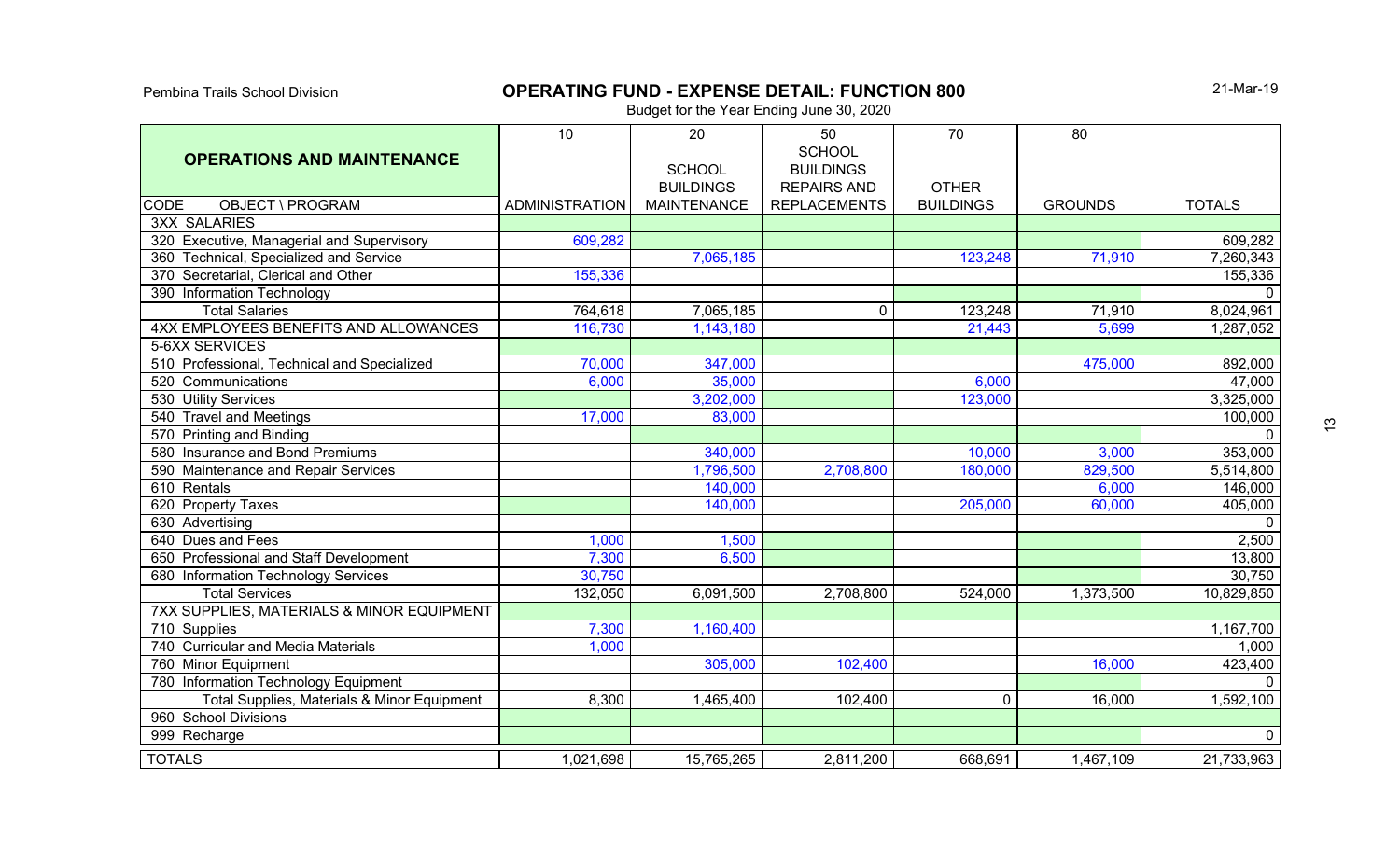## **OPERATING FUND - DETAIL OF TRANSFERS TO (FROM) CAPITAL FUND**

Budget for the Year Ending June 30, 2020

| <b>Transfers to Capital Fund</b>                                                                                                                                                                                                                                       |         |           |
|------------------------------------------------------------------------------------------------------------------------------------------------------------------------------------------------------------------------------------------------------------------------|---------|-----------|
| Category "D" School Buildings                                                                                                                                                                                                                                          |         |           |
| <b>Bus Reserve</b>                                                                                                                                                                                                                                                     | 500,000 |           |
| <b>Bus Purchases</b>                                                                                                                                                                                                                                                   |         |           |
| <b>Other Vehicles</b>                                                                                                                                                                                                                                                  | 130,000 |           |
| Furniture/Fixtures & Equipment                                                                                                                                                                                                                                         |         |           |
| Computer Hardware & Software                                                                                                                                                                                                                                           |         |           |
| <b>Assets Under Construction</b>                                                                                                                                                                                                                                       |         |           |
| Other: School Building Reserve<br><u>and the control of the control of the control of the control of the control of the control of the control of the control of the control of the control of the control of the control of the control of the control of the con</u> | 450,000 |           |
| <b>Building Renovations</b>                                                                                                                                                                                                                                            | 122,500 |           |
|                                                                                                                                                                                                                                                                        |         |           |
|                                                                                                                                                                                                                                                                        |         |           |
|                                                                                                                                                                                                                                                                        |         |           |
|                                                                                                                                                                                                                                                                        |         |           |
|                                                                                                                                                                                                                                                                        |         |           |
|                                                                                                                                                                                                                                                                        |         |           |
|                                                                                                                                                                                                                                                                        |         |           |
|                                                                                                                                                                                                                                                                        |         |           |
|                                                                                                                                                                                                                                                                        |         |           |
|                                                                                                                                                                                                                                                                        |         |           |
|                                                                                                                                                                                                                                                                        |         | 1,202,500 |
|                                                                                                                                                                                                                                                                        |         |           |
| Less: Transfers from Capital Fund                                                                                                                                                                                                                                      |         |           |
|                                                                                                                                                                                                                                                                        |         |           |
|                                                                                                                                                                                                                                                                        |         |           |
|                                                                                                                                                                                                                                                                        |         |           |
|                                                                                                                                                                                                                                                                        |         |           |
|                                                                                                                                                                                                                                                                        |         |           |
|                                                                                                                                                                                                                                                                        |         |           |
| Net Transfers to (from) Capital Fund                                                                                                                                                                                                                                   |         | 1,202,500 |
|                                                                                                                                                                                                                                                                        |         |           |

# **CAPITAL EXPENDITURES FOR STATISTICS CANADA**

Budget for the Year Ending June 30, 2020

| (include additions to work in progress) | New Assets/<br>Renovation/Retrofit | Purchase of Used Cdn.<br>Assets | <b>Total Capital</b><br>Expenses |
|-----------------------------------------|------------------------------------|---------------------------------|----------------------------------|
| Land                                    |                                    |                                 |                                  |
| <b>Building Construction</b>            | 122,500                            |                                 | 122,500                          |
| School Buses, Vehicles & Equipment      | 130,000                            |                                 | 130,000                          |
| Software                                |                                    |                                 |                                  |
| <b>Total</b>                            | 252,500                            |                                 | 252,500                          |

Note: The amounts entered here should be for the Division's own expenses only, not those funded by PSFB.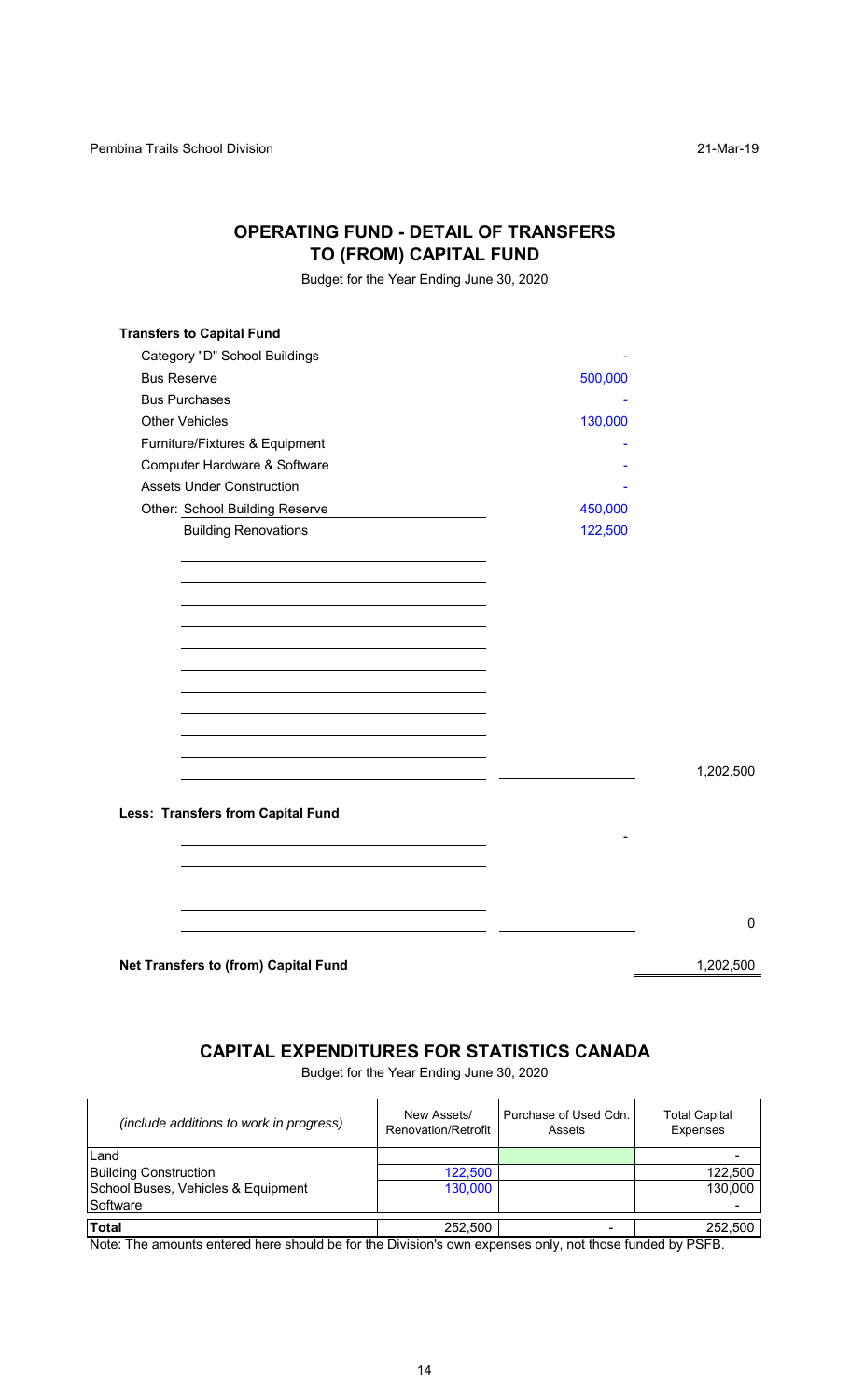## **STUDENT ENROLMENTS (FRAME) AND TRANSPORTATION STATISTICS**

|                                                      | Estimated<br>F.T.E. Enrolment<br>September 30, 2019 |
|------------------------------------------------------|-----------------------------------------------------|
|                                                      |                                                     |
|                                                      | 8,153.1                                             |
|                                                      |                                                     |
|                                                      | 1,279.0                                             |
|                                                      |                                                     |
| 2,593.4                                              |                                                     |
|                                                      |                                                     |
| 1,839.5                                              |                                                     |
|                                                      | 4,432.9                                             |
|                                                      |                                                     |
|                                                      |                                                     |
| TOTAL NUMBER OF FULL TIME EQUIVALENT K - 12 STUDENTS | 13,865.0                                            |
|                                                      |                                                     |

| TRANSPORTATION OF PUPILS                                     |         |
|--------------------------------------------------------------|---------|
| TRANSPORTED STUDENTS (September 30)                          | 2,900   |
| TOTAL KILOMETERS - LOG BOOK (For the period ended June 30)   | 710,000 |
| TOTAL KILOMETERS - BUS ROUTES (For the period ended June 30) | 605,000 |
| LOADED KILOMETERS (For the period ended June 30)             | 345,000 |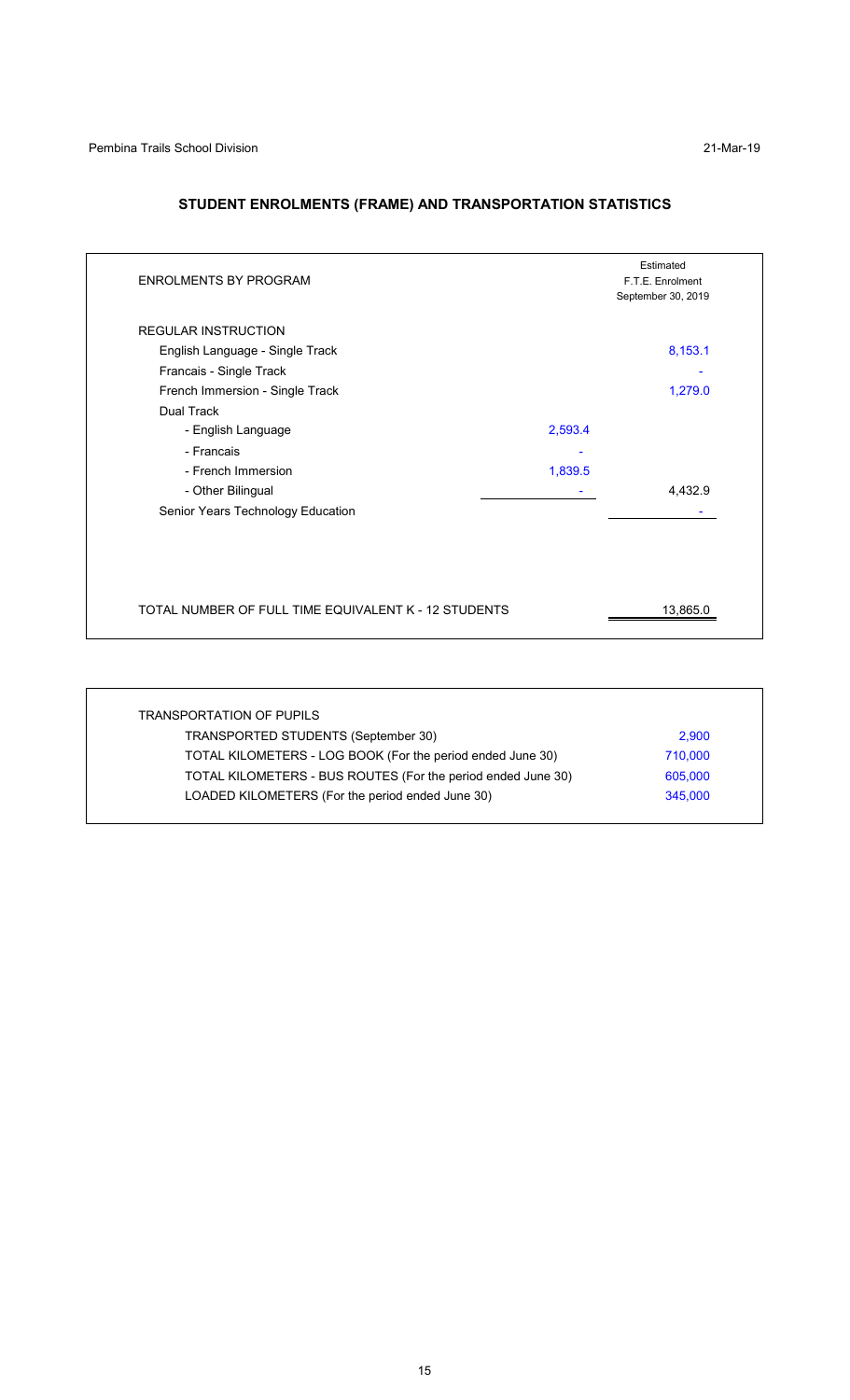## **FULL TIME EQUIVALENT PERSONNEL EMPLOYED**

For the 2019/20 Fiscal Year

|                                            | <b>FUNCTION</b> | <b>FUNCTION</b> | <b>FUNCTION</b> | <b>FUNCTION</b> | <b>FUNCTION</b> | <b>FUNCTION</b> | <b>FUNCTION</b> | <b>FUNCTION</b> |               |
|--------------------------------------------|-----------------|-----------------|-----------------|-----------------|-----------------|-----------------|-----------------|-----------------|---------------|
| FUNCTION<br><b>CODE</b><br><b>OBJECT</b>   | 100             | 200             | 300             | 400             | 500             | 600             | 700             | 800             | <b>TOTALS</b> |
| 320 Executive, Managerial, and Supervisory | 56.00           | 2.00            |                 | 1.50            | 11.00           | 1.00            | 1.00            | 7.00            | 79.50         |
| 330 Instructional - Teaching               | 800.24          | 113.42          |                 |                 |                 | 30.56           |                 |                 | 944.22        |
| 350 Instructional - Other                  | 40.65           | 440.70          |                 | 13.54           |                 | 27.26           |                 |                 | 522.15        |
| 360 Technical, Specialized and Service     | 16.56           |                 |                 | 5.80            | 4.00            | 21.55           | 13.29           | 114.88          | 176.08        |
| 370 Secretarial, Clerical and Other        | 81.07           | 4.00            |                 |                 | 19.40           | 3.35            | 1.39            | 3.00            | 112.21        |
| 380 Clinician                              |                 | 30.00           |                 |                 |                 |                 |                 |                 | 30.00         |
| 390 Information Technology                 | 14.66           | 1.00            |                 |                 | 7.00            |                 |                 |                 | 22.66         |
| <b>TOTALS</b> (excluding Trustees)         | 1,009.18        | 591.12          | 0.00            | 20.84           | 41.40           | 83.72           | 15.68           | 124.88          | 1,886.82      |

| 510 Clinicians contracted/outsourced/private or |      |
|-------------------------------------------------|------|
| employed by other divisions on a Full Time      |      |
| Equivalent basis                                | 0.00 |

| 310 TRUSTEES | $\sim$<br>1.UL |
|--------------|----------------|
|              |                |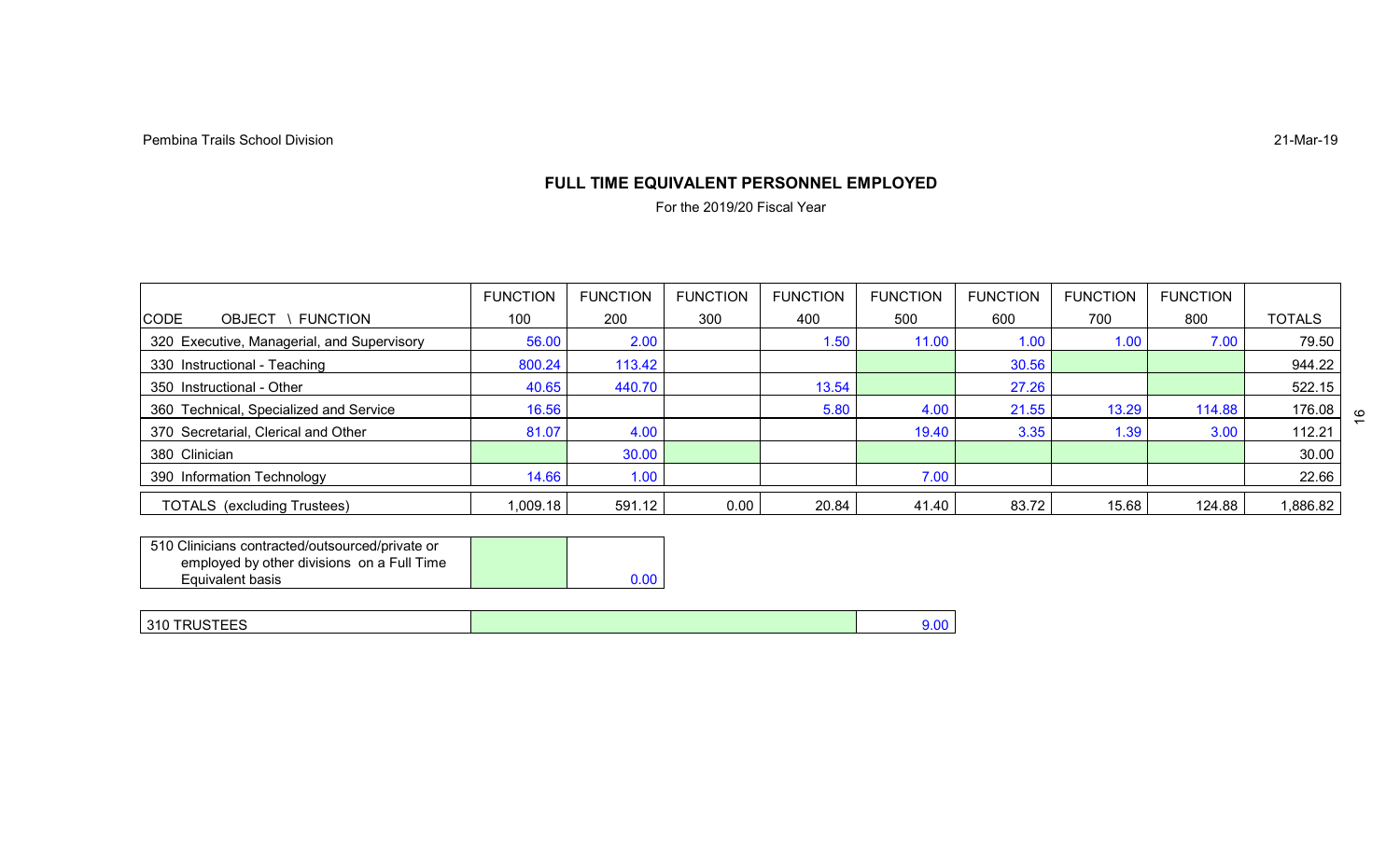#### **CALCULATION OF ADMINISTRATION COSTS AS A PERCENTAGE OF TOTAL EXPENSES**

|                         | <b>Administration Costs</b>                                                                            |       |                                          |                 |                 |
|-------------------------|--------------------------------------------------------------------------------------------------------|-------|------------------------------------------|-----------------|-----------------|
|                         | Divisional Administration, Function 500                                                                |       |                                          | 5,840,190       |                 |
|                         | Less: Liability Insurance                                                                              |       |                                          | 100,000         |                 |
|                         | Administration portion of self-funded expenses (see below)                                             |       |                                          | 930,409 *       |                 |
|                         | Trustee election costs                                                                                 |       |                                          |                 |                 |
|                         |                                                                                                        |       |                                          | 4,809,781 (A)   |                 |
| <b>Expense Base</b>     |                                                                                                        |       |                                          |                 |                 |
|                         | <b>Total Operating Expenses</b>                                                                        |       |                                          | 177,327,936     |                 |
|                         | Plus: Transfers to Capital                                                                             |       |                                          | 1,202,500       |                 |
|                         | Less: Adult Learning Centres, Function 300                                                             |       |                                          | 0               |                 |
|                         |                                                                                                        |       |                                          | 178,530,436 (B) |                 |
|                         |                                                                                                        |       |                                          |                 |                 |
|                         | Percentage (A) / (B)                                                                                   |       |                                          | 2.69%           |                 |
|                         | % increase in 2019/20 Special Requirement                                                              |       |                                          |                 | 1.60% Limit Met |
|                         | <b>Maximum Allowable Percentage</b>                                                                    |       |                                          | 2.70%           |                 |
|                         | <b>Special Requirement Limit</b>                                                                       | Met   | <b>Exceeded</b>                          |                 |                 |
|                         | If FTE Enrolment is 5,000 or over                                                                      | 2.70% | 2.40%                                    |                 |                 |
|                         | If FTE Enrolment is 1,000 or less                                                                      | 3.53% | 3.42%                                    |                 |                 |
|                         | If FTE enrolment is between 1,000 and 5,000                                                            | 1.63% | 1.59%                                    |                 |                 |
|                         | Northern Division                                                                                      | 4.25% | 4.25%                                    |                 |                 |
|                         | If FTE enrolment is between 1,000 and 5,000:                                                           |       |                                          |                 |                 |
|                         | 2% Special Requirement limit met - To a maximum of 3.53%                                               |       | 2.94% + (5,000 - enrolment) x 0.0001475% |                 |                 |
|                         | 2% Special Requirement limit exceeded - To a maximum of 3.42% 2.85% + (5,000 - enrolment) x 0.0001425% |       |                                          |                 |                 |
|                         | Self-Funded Expenses (fully offset by incremental revenues):<br><b>Foreign Student Programs</b>        |       |                                          |                 |                 |
| Expenses <sup>(1)</sup> |                                                                                                        |       |                                          |                 |                 |
|                         | Instructional                                                                                          |       |                                          | 825,000         |                 |
|                         | Administration (deducted above)                                                                        |       |                                          | 930,409         |                 |
|                         | Other:                                                                                                 |       |                                          |                 |                 |
|                         |                                                                                                        |       |                                          |                 |                 |
|                         |                                                                                                        |       |                                          |                 |                 |
|                         |                                                                                                        |       |                                          | 1,755,409       |                 |
|                         | Associated Revenue <sup>(2)</sup>                                                                      |       |                                          | 2,560,000       |                 |
|                         | <b>Self-Administered Pension Plans</b>                                                                 |       |                                          |                 |                 |
| Expenses <sup>(1)</sup> |                                                                                                        |       |                                          |                 |                 |
|                         | Administration (deducted above)                                                                        |       |                                          |                 |                 |
|                         | Other:                                                                                                 |       |                                          |                 |                 |
|                         |                                                                                                        |       |                                          |                 |                 |
|                         |                                                                                                        |       |                                          |                 |                 |
|                         |                                                                                                        |       |                                          | 0               |                 |
|                         | Associated Revenue <sup>(2)</sup>                                                                      |       |                                          |                 |                 |
|                         |                                                                                                        |       |                                          |                 |                 |

(1) Incremental costs of the program.

(2) Tuition fees from foreign students or the pension plan administration fee.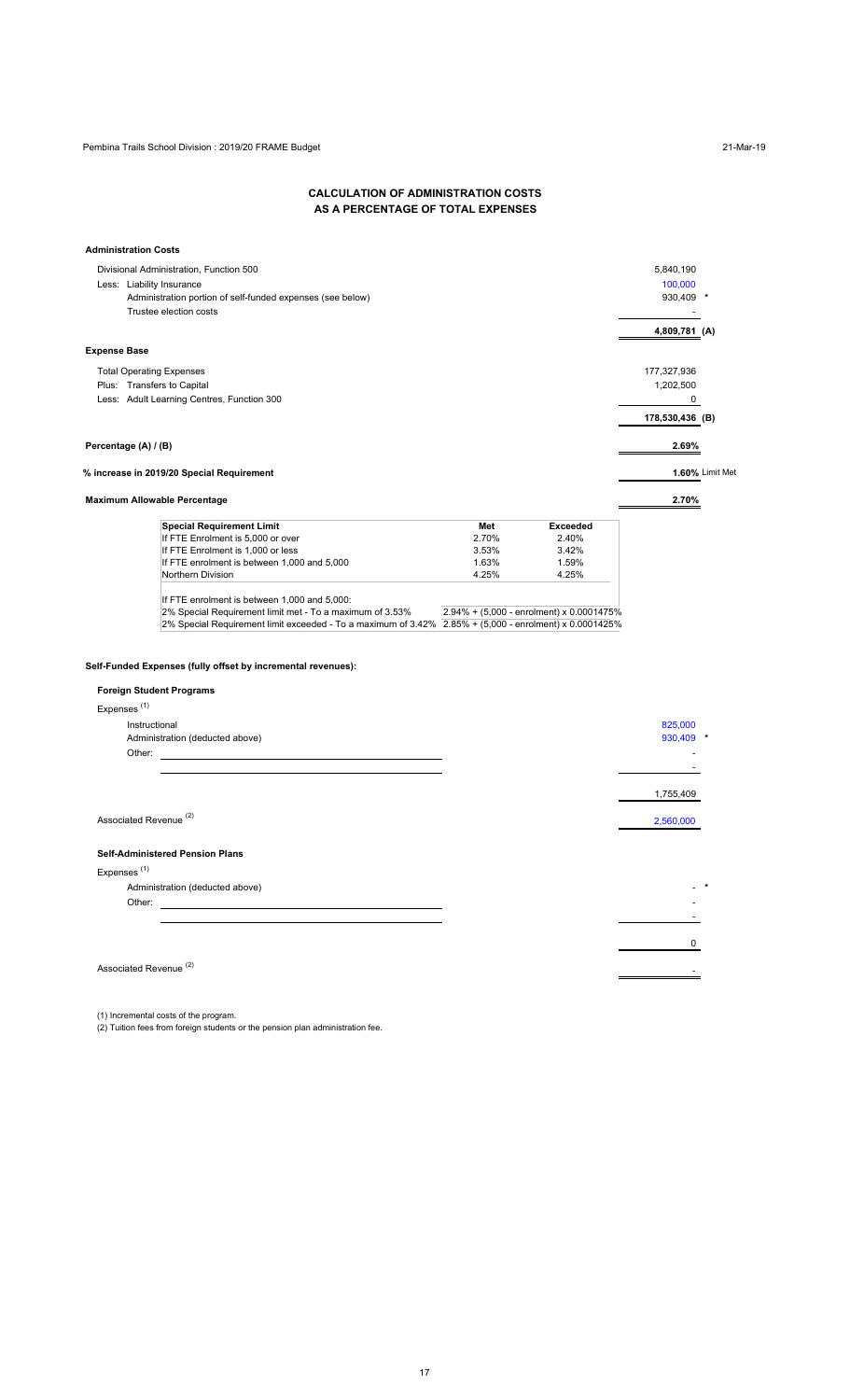#### **CALCULATION OF ALLOWABLE AND UNSUPPORTED EXPENSES**

| <b>CALCULATION OF ALLOWABLE EXPENSES</b> |                 |                    |                                |                |                              |                        |               |                  |
|------------------------------------------|-----------------|--------------------|--------------------------------|----------------|------------------------------|------------------------|---------------|------------------|
|                                          |                 |                    | REDUCTIONS TO EXPENSES         |                |                              |                        |               |                  |
|                                          |                 |                    |                                |                | <b>OTHER</b>                 | NON-PROVINCIAL SOURCES |               |                  |
|                                          |                 | <b>ADJUSTMENTS</b> |                                | <b>OTHER</b>   | <b>PROVINCIAL</b>            | TUITION.               |               |                  |
|                                          |                 | TO                 | CATEGORICAL                    | <b>PROGRAM</b> | <b>GOVERNMENT</b>            | <b>TRANSFER AND</b>    |               |                  |
| <b>FUNCTION / PROGRAM</b>                | <b>TOTAL</b>    | <b>EXPENSES</b>    | <b>SUPPORT</b>                 | <b>SUPPORT</b> | <b>REVENUE</b>               | <b>RESIDUAL FEES</b>   | <b>OTHER</b>  | <b>ALLOWABLE</b> |
|                                          | <b>EXPENSES</b> |                    | $<<<<$ (from Appendix A) >>>>> |                | $<<<<(from Appendix B)$ >>>> |                        |               | <b>EXPENSES</b>  |
| 210 - 260 Student Support Services       | 28,578,164      |                    | 7,174,508                      |                | 80,000                       |                        |               | 21,323,656       |
| 270 Counselling and Guidance             | 3,559,264       |                    |                                |                |                              |                        |               | 3,559,264        |
| 300 Adult Learning Centres               |                 |                    |                                |                |                              |                        |               |                  |
| 400 Community Education and Services     | 670,268         |                    | 189,868                        |                |                              |                        |               |                  |
| 620 Library / Media Centre               | 3,699,430       |                    |                                |                |                              |                        |               | 3,699,430        |
| 630 Professional and Staff Development   | 1,761,200       |                    |                                |                |                              |                        |               | 1,761,200        |
| 800 Operations and Maintenance           | 21,733,963      |                    |                                | 339,720        |                              |                        | 680,000       | 20,714,243       |
| ALLOCATED ADJUSTMENTS/REDUCTIONS         |                 |                    | 7,364,376                      | 339,720        | 80,000                       |                        | 680,000       |                  |
| UNALLOCATED ADJUSTMENTS/REDUCTIONS       |                 | 130,000            | 6,573,674                      | 83,900         | 4,223,342                    | 3,085,000              | $282,000$ (1) |                  |
| <b>TOTALS</b>                            | 60,002,289      | 130.000            | 13,938,050                     | 423,620        | 4,303,342                    | 3,085,000              | 962,000       | 51,057,793       |

| <b>IOTHER FUNCTION/PROGRAMS EXPENSES</b> | 117,325,647 |
|------------------------------------------|-------------|
| <b>TOTAL EXPENSES</b>                    | 177,327,936 |

| <b>CALCULATION OF UNSUPPORTED EXPENSES</b>          |                |
|-----------------------------------------------------|----------------|
| OTHER FUNCTION/PROGRAMS EXPENSES                    | 117,325,647    |
| <b>TOTAL ALLOWABLE EXPENSES</b>                     | 51,057,793     |
| <b>TOTAL UNALLOCATED ADJUSTMENTS/REDUCTIONS (1)</b> | (14, 117, 916) |
| <b>Base Support (from page 2)</b>                   | (40, 814, 382) |
| Formula Guarantee (from page 2)                     |                |
| SCHOOL BUS AMORTIZATION (from F/S)                  | 322.941        |
| <b>TOTAL UNSUPPORTED EXPENSES</b>                   | 113,774,083    |

 $\frac{\infty}{\cdot}$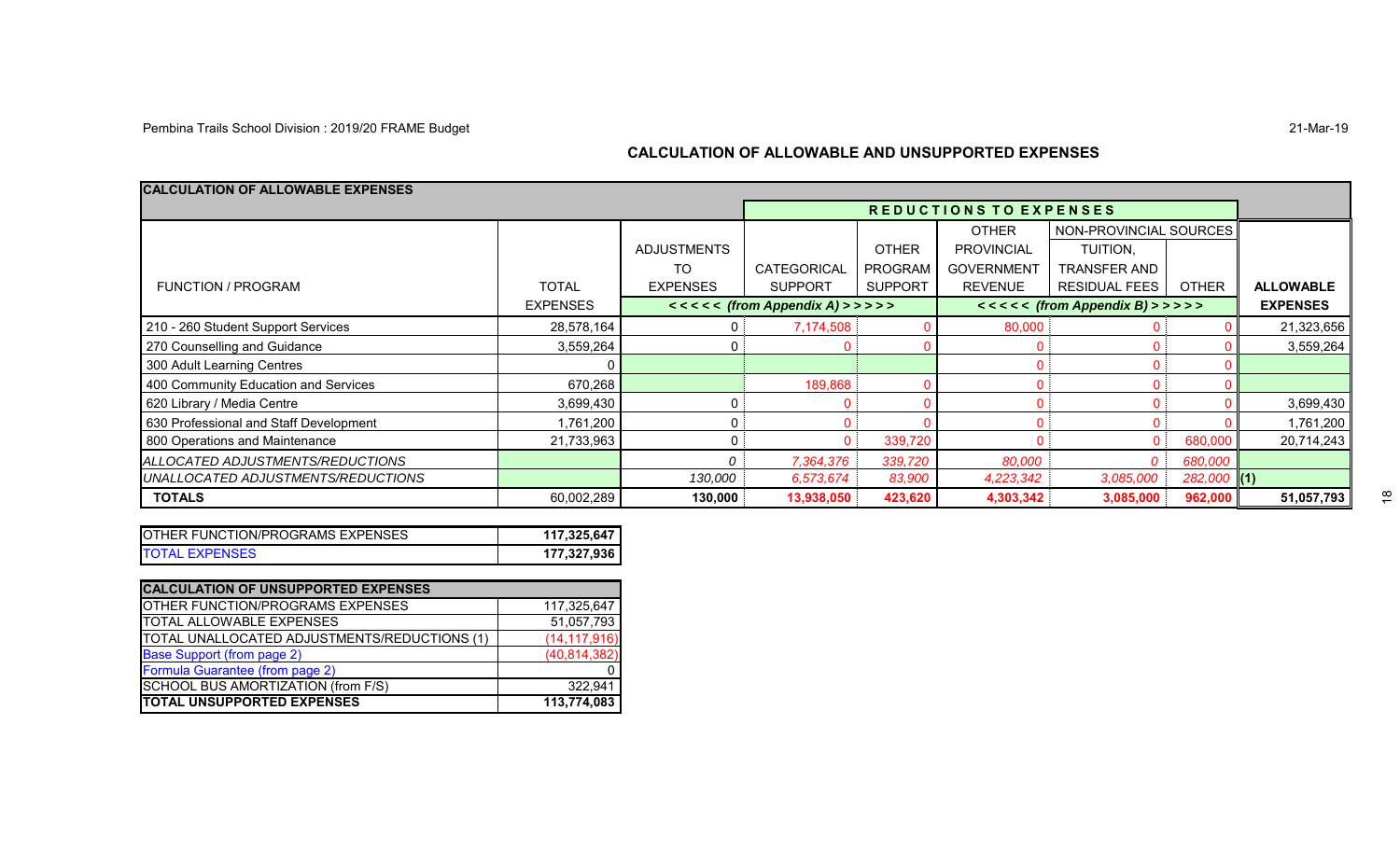#### **CALCULATION OF ALLOWABLE EXPENSES (refer to "Allow Guide")**

 **Refer to page 2 of the Allowable Expenses Guide when completing this section.**

APPENDIX A

 $\overline{\mathbf{e}}$